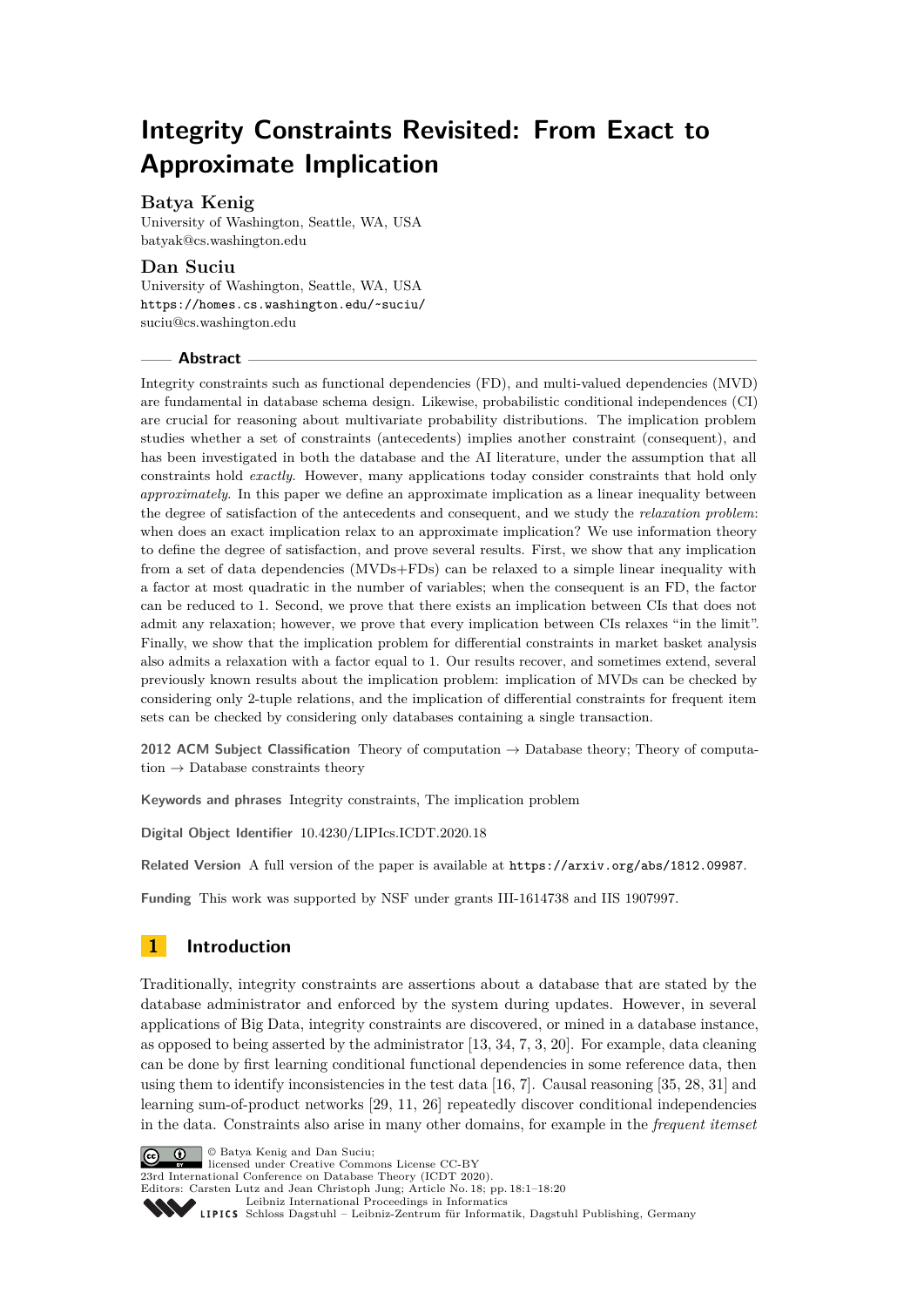### **18:2 Integrity Constraints Revisited: From Exact to Approximate Implication**

<span id="page-1-0"></span>**Table 1** Summary of results: relaxation bounds for the implication  $\Sigma \Rightarrow \tau$  for the sub-cones of Γ*<sup>n</sup>* under various restrictions. (1) *General*; no restrictions to either Σ or *τ* (2) Σ is a set of saturated CIs and conditional entropies (i.e., MVDs+FDs in databases), and  $\tau$  is a conditional entropy. (3)  $\Sigma$ is a set of saturated CIs and conditional entropies, *τ* is *any* CI (4) *Disjoint* integrity constraints. The terms in  $\Sigma$  are both saturated and *disjoint* (see definition [10](#page-7-0) in Sec. [4\)](#page-6-0), and  $\tau$  is saturated.

| Cone            | Relaxation Bounds     |                  |                             |                      |
|-----------------|-----------------------|------------------|-----------------------------|----------------------|
|                 | General               | $MVDs + FDs$     | $MVDs + FDs$                | Disjoint MVDs+FDs    |
|                 |                       | $\Rightarrow$ FD | $\Rightarrow$ any           | $\Rightarrow$ MVD/FD |
| $\Gamma_n$      | $(2^n)!$ (Thm. 21)    | $1$ (Thm. 6)     | $rac{n^2}{4}$<br>(Thm. 6)   | $1$ (Thm. 11)        |
| $\Gamma_n^*$    | (Thm. 16)<br>$\infty$ | $1$ (Thm. 6)     | $\frac{n^2}{4}$<br>(Thm. 6) | $1$ (Thm. 11)        |
| $\mathcal{P}_n$ | $1$ (Thm. 23)         | $1$ (Thm. 23)    | $1$ (Thm. 23)               | $1$ (Thm. 23)        |

*problem* (FIS) [\[22,](#page-16-6) [5\]](#page-15-4), or as *measure based constraints* [\[32\]](#page-16-7) in applications like Dempster-Shafer theory, possibilistic theory, and game theory (see discussion in [\[32\]](#page-16-7)). In all these applications, quite often the constraints are learned from the data, and are not required to hold exactly, but it suffices if they hold only to a certain degree.

The classical *implication problem* asks whether a set of constraints, called the *antecedents*, logically imply another constraint called the *consequent*. In this setting, both antecedents and consequent are required to hold exactly, hence we refer to it as an *exact implication* (EI). The database literature has extensively studied the EI problem for integrity constraints and shown that the implication problem is decidable and axiomatizable for Functional Dependencies (FDs) and Multivalued Dependencies (MVDs) [\[23,](#page-16-8) [19,](#page-16-9) [1,](#page-15-5) [2\]](#page-15-6), and undecidable for Embedded Multivalued Dependencies (EMVDs) [\[15\]](#page-15-7). The AI community has studied extensively the EI problem for Conditional Independencies (CI), which are assertions of the form  $X \perp Y \mid Z$ , stating that X is independent of Y conditioned on Z, and has shown that the implication problem is decidable and axiomatizable for saturated CIs [\[12\]](#page-15-8) (where  $XYZ =$ all variables), but not finitely axiomatizable in general [\[36\]](#page-17-2). In the FIS problem, a constraint like  $X \to Y \vee Z \vee U$  means that every basket that contains X also contains at least one of *Y, Z, U*, and the implication problem here is also decidable and axiomatizable [\[33\]](#page-16-10).

**The Relaxation Problem.** In this paper we consider a new problem, called the *relaxation problem*: if an exact implication holds, does an approximate implication hold too? For example, suppose we prove that a given set of FDs implies another FD, but the input data satisfies the antecedent FDs only to some degree: to what degree does the consequent FD hold on the database? An *approximate implication* (AI) is an inequality that (numerically) bounds the consequent by a linear combination of the antecedents. The relaxation problem asks whether we can convert an EI into an AI. When relaxation holds, then any inference system for proving exact implication, e.g. using a set of axioms or some algorithm, can be used to infer an approximate implication.

In order to study the relaxation problem we need to measure the degree of satisfaction of a constraint. In this paper we use Information Theory. This is the natural semantics for modeling CIs of multivariate distributions, because  $X \perp Y \mid Z$  iff  $I(X; Y|Z) = 0$  where *I* is the *conditional mutual information*. FDs and MVDs are special cases of CIs [\[21,](#page-16-11) [8,](#page-15-9) [38\]](#page-17-3) (reviewed in Sec. [2.1\)](#page-3-0), and thus they are naturally modeled using the information theoretic measure  $I(X; Y|Z)$  or  $H(Y|X)$ ; in contrast, EMVDs do not appear to have a natural interpretation using information theory, and we will not discuss them here. Several papers have argued that information theory is a suitable tool to express integrity constraints [\[21,](#page-16-11) [8,](#page-15-9) [38,](#page-17-3) [24,](#page-16-12) [13\]](#page-15-0).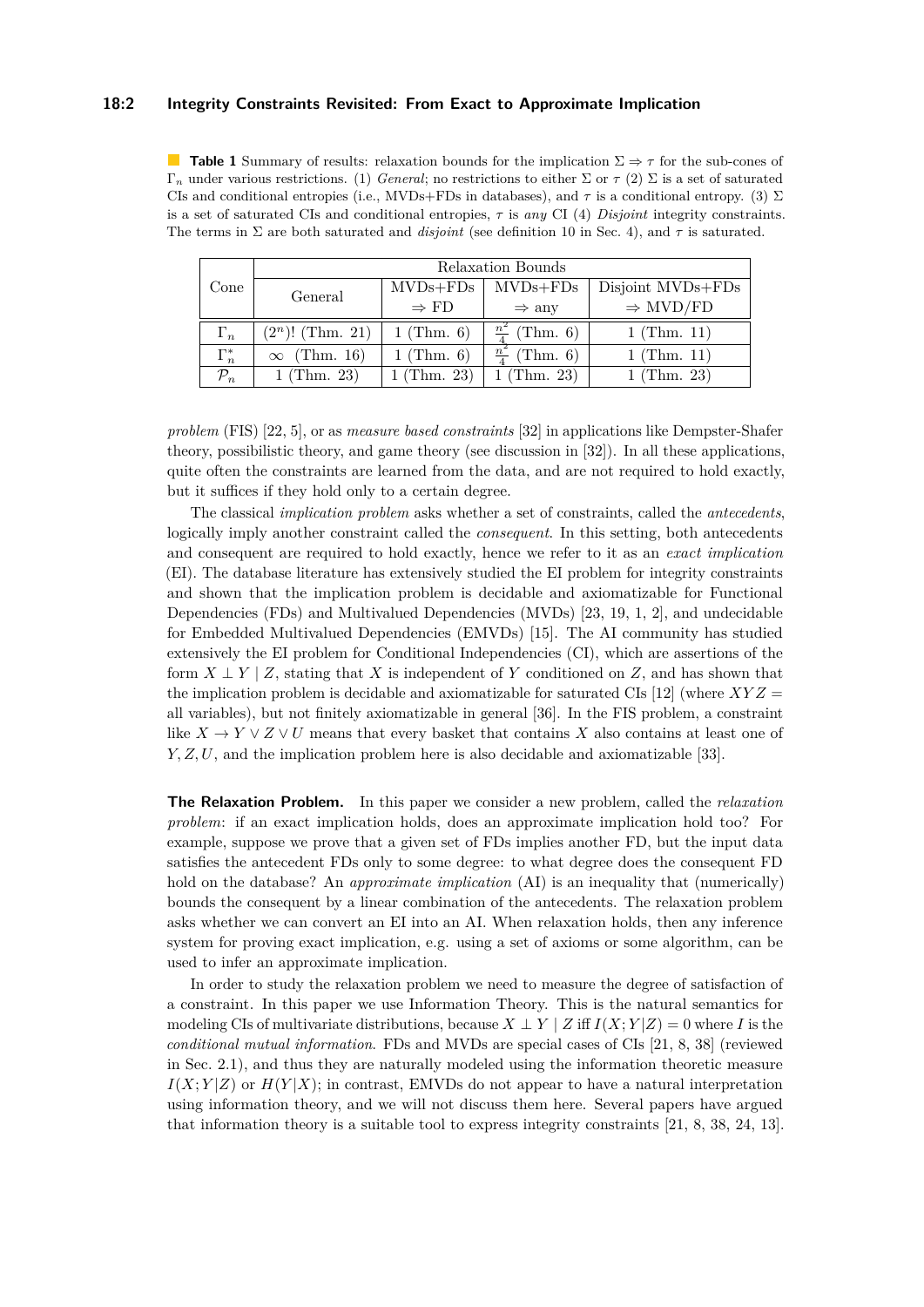An exact implication (EI) becomes an assertion of the form  $(\sigma_1 = 0 \land \sigma_2 = 0 \land ...) \Rightarrow$  $(\tau = 0)$ , while an approximate implication (AI) is a linear inequality  $\tau \leq \lambda \cdot (\sum \sigma_i)$ , where  $\lambda \geq 0$ , and  $\tau, \sigma_1, \sigma_2, \ldots$  are information theoretic measures. We say that a class of constraints can be *relaxed* if EI implies AI; we also say that it  $\lambda$ -relaxes, when we want to specify the factor  $\lambda$  in the AI. We notice an AI always implies EI.

**Results.** We make several contributions, summarized in Table [1.](#page-1-0) We start by showing in Sec. [4](#page-6-0) that MVDs+FDs admit an  $n^2/4$ -relaxation, where *n* is the number of variables. When the consequent is an FD, we show that implication admits a 1-relaxation. Thus, whenever an exact implication holds between MVD+FDs, a simple linear inequality also holds between their associated information theoretic terms. In fact, we prove a stronger result that holds for CIs in general, which implies the result for MVDs+FDs. In addition, under some mild syntactic restrictions to the antecedents, we strengthen the result from a *n* <sup>2</sup>*/*4-relaxation to a 1-relaxation, even when the consequent is an MVD; we leave open the question whether 1-relaxation exists in general.

So far, we have restricted ourselves to saturated or conditional CIs (which correspond to MVDs or FDs). In Sec. [5](#page-9-1) we remove any restrictions, and prove a negative result: there exists an EI that does not relax (Eq. [\(9\)](#page-10-0), based on an example in [\[17\]](#page-16-13)). Nevertheless, we show that every EI can be relaxed to an AI plus an error term, which can be made arbitrarily small, at the cost of increasing the factor  $\lambda$ . This result implies that *every* EI can be proven from some inequality, corresponding to the AI associated to the EI, plus an error term. In fact, the EI in Eq. [\(9\)](#page-10-0) follows from an inequality by Matúš [\[25\]](#page-16-14), which is precisely the associated AI plus an error term; our result shows that every EI can be proven in this style.

Next, we consider two restrictions, which are commonly used in model theory. First, in Sec. [6](#page-11-0) we restrict the class of *axioms* used to prove implications, to Shannon's inequalities (monotonicity and submodularity, reviewed in Sec. [2.2\)](#page-4-0). In general, Shannon's inequalities are sound but incomplete for proving exact and approximate implications that hold for all probability distributions [\[41,](#page-17-4) [42\]](#page-17-5), but they are complete for deriving inequalities that hold for all polymatroids [\[40\]](#page-17-6). We show that they are also complete for saturated+conditional constraints (as we show in Sec [4\)](#page-6-0), and for measure-based constraints [\[32\]](#page-16-7) (Sec. [7\)](#page-12-1). We prove that every exact implication that holds for all polymatroids relaxes to an approximate implication, and prove an upper bound  $\lambda \leq (2^n)!$ , and a lower bound  $\lambda \geq 3$ ; the exact bound remains open. Second, in Sec. [7](#page-12-1) we restrict the class of *models* used to check an implication, to probability distributions with exactly 2 outcomes (tuples), each with probability 1/2; we justify this shortly. We prove that, under this restriction, the implication problem has a 1-relaxation. Restricting the models leads to a complete but unsound method for checking general implication, however this method is sound for saturated+conditional (as we show in Sec [4\)](#page-6-0) and is also sound for checking FIS constraints (as we show in Sec. [7\)](#page-12-1).

**Two Consequences.** While our paper is focused on relaxation, our results have two consequences for the exact implication problem. The first is a *2-tuple model property*: an exact implication, where the antecedents are saturated or conditional CIs, can be verified on uniform probability distributions with 2 tuples. A similar result is known for MVD+FDs [\[30\]](#page-16-15). Geiger and Pearl [\[12\]](#page-15-8), building on an earlier result by Fagin [\[10\]](#page-15-10), prove that every set of CIs has an *Armstrong model*: a discrete probability distribution that satisfies only the CIs and their consequences, and no other CI. The Armstrong model is also called a *global witness*, and, in general, can be arbitrarily large. Our result concerns a *local witness*: for any EI, if it fails on some probability distribution, then it fails on a 2-tuple uniform distribution.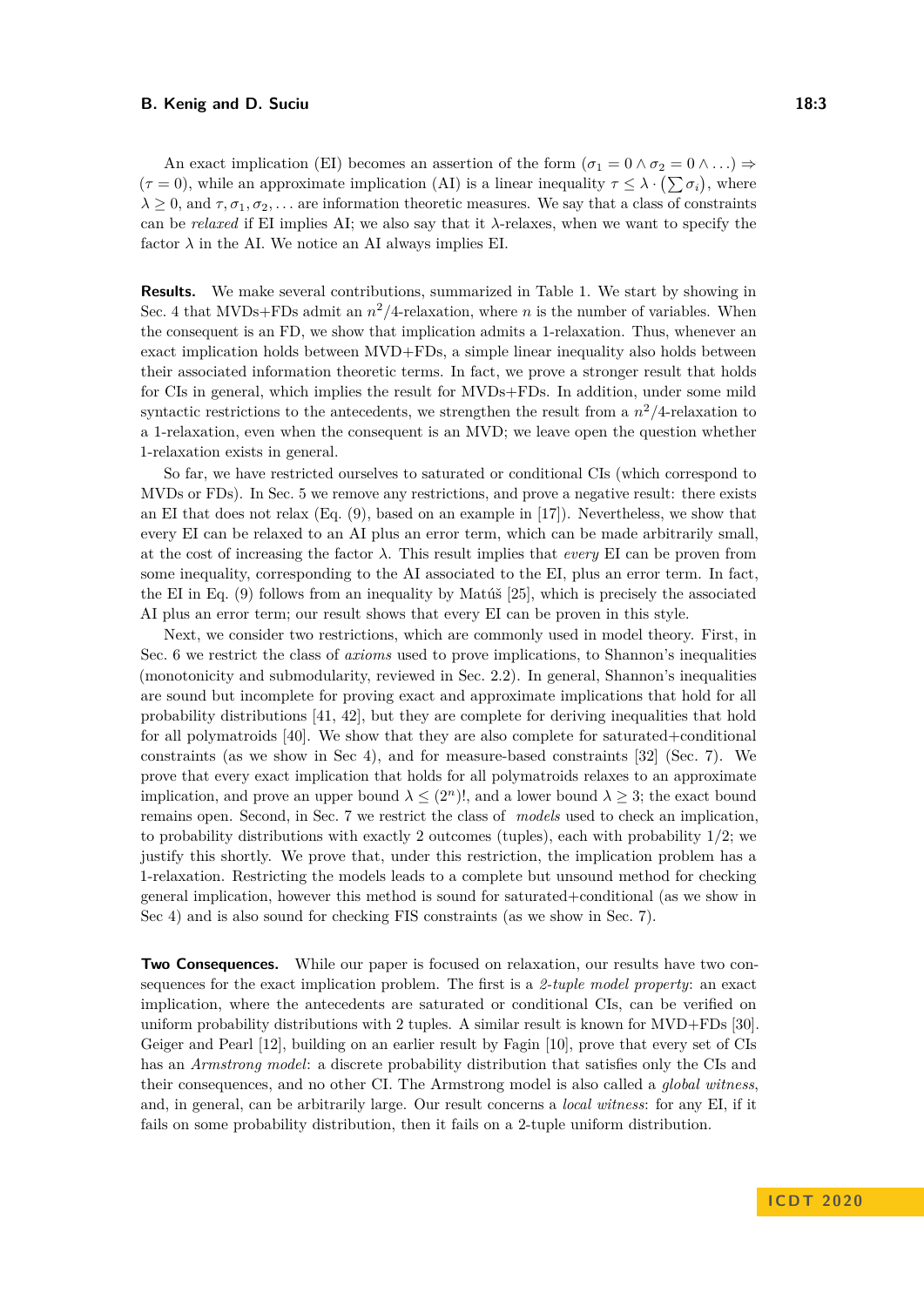### **18:4 Integrity Constraints Revisited: From Exact to Approximate Implication**

The second consequence concerns the equivalence between the implication problem of saturated+conditional CIs with that of MVD+FDs. It is easy to check that the former implies the latter (Sec. [2\)](#page-3-1). Wong et al. [\[38\]](#page-17-3) prove the other direction, relying on the sound and complete axiomatization of MVDs [\[2\]](#page-15-6). Our 2-tuple model property implies the other direction immediately.

### <span id="page-3-1"></span>**2 Notation and Preliminaries**

We denote by  $[n] = \{1, 2, \ldots, n\}$ . If  $\Omega = \{X_1, \ldots, X_n\}$  denotes a set of variables and  $U, V \subseteq \Omega$ , then we abbreviate the union  $U \cup V$  with  $UV$ .

### <span id="page-3-0"></span>**2.1 Integrity Constraints and Conditional Independence**

A *relation instance* R over signature  $\Omega = \{X_1, \ldots, X_n\}$  is a finite set of tuples with attributes  $Ω.$  Let *X, Y, Z*  $subseteq$  Ω. We say that the instance *R* satisfies the *functional dependency* (FD)  $X \to Y$ , and write  $R \models X \to Y$ , if forall  $t_1, t_2 \in R$ ,  $t_1[X] = t_2[X]$  implies  $t_1[Y] = t_2[Y]$ . We say that *R* satisfies the *embedded multivalued dependency* (EMVD)  $X \rightarrow Y \mid Z$ , and write  $R \models X \rightarrow Y \mid Z$ , if for all  $t_1, t_2 \in R$ ,  $t_1[X] = t_2[X]$  implies  $\exists t_3 \in R$  such that  $t_1[XY] = t_3[XY]$  and  $t_2[XZ] = t_3[XZ]$ . One can check that  $X \to Y$  if  $X \to Y$ . When  $XYZ = \Omega$ , then we call  $X \rightarrow Y \mid Z$  a *multivalued dependency*, MVD; notice that *X, Y, Z* are not necessarily disjoint [\[2\]](#page-15-6).

A set of constraints  $\Sigma$  *implies* a constraint  $\tau$ , in notation  $\Sigma \Rightarrow \tau$ , if for every instance *R*, if  $R \models \Sigma$  then  $R \models \tau$ . The implication problem has been extensively studied in the literature; Beeri et al. [\[2\]](#page-15-6) gave a complete axiomatization of FDs and MVDs, while Herrman [\[15\]](#page-15-7) showed that the implication problem for EMVDs is undecidable.

Recall that two discrete random variables *X,Y* are called *independent* if  $p(X = x, Y = y)$  $y$ ) =  $p(X = x) \cdot p(Y = y)$  for all outcomes *x, y*. Fix  $\Omega = \{X_1, \ldots, X_n\}$  a set of *n* jointly distributed discrete random variables with finite domains  $\mathcal{D}_1, \ldots, \mathcal{D}_n$ , respectively; let *p* be the probability mass. For  $\alpha \subseteq [n]$ , denote by  $X_{\alpha}$  the joint random variable  $(X_i : i \in \alpha)$ with domain  $\mathcal{D}_{\alpha} \stackrel{\text{def}}{=} \prod_{i \in \alpha} D_i$ . We write  $p \models X_{\beta} \perp X_{\gamma} | X_{\alpha}$  when  $X_{\beta}, X_{\gamma}$  are conditionally independent given  $X_{\alpha}$ ; in the special case  $\beta = \gamma$ , then  $p \models X_{\beta} \perp X_{\beta} | X_{\alpha}$  iff  $X_{\alpha}$  functionally determines<sup>[1](#page-3-2)</sup>  $X_{\beta}$ , and we write  $p \models X_{\alpha} \rightarrow X_{\beta}$ .

An assertion  $Y \perp Z|X$  is called a *Conditional Independence* statement, or a CI; this includes  $X \to Y$  as a special case. When  $XYZ = \Omega$  we call it *saturated*, and when  $Z = \emptyset$ we call it *marginal*. A set of CIs  $\Sigma$  *implies* a CI  $\tau$ , in notation  $\Sigma \Rightarrow \tau$ , if every probability distribution that satisfies Σ also satisfies *τ* . This implication problem has also been extensively studied: Pearl and Paz [\[27\]](#page-16-16) gave a sound but incomplete set of *graphoid axioms*, Studeny [\[36\]](#page-17-2) proved that no finite axiomatization exists, while Geiger and Pearl [\[12\]](#page-15-8) gave a complete axiomatization for saturated, and marginal CIs.

Lee [\[21\]](#page-16-11) observed the following connection between database constraints and CIs. The *empirical distribution* of a relation *R* is the uniform distribution over its tuples, in other words,  $\forall t \in R$ ,  $p(t) = 1/|R|$ . Then:

<span id="page-3-3"></span> $\blacktriangleright$  **Lemma 1.** ([\[21\]](#page-16-11)) *Forall*  $X, Y, Z \subset \Omega$  *such that*  $XYZ = \Omega$ *.* 

$$
R \models X \to Y \Leftrightarrow p \models X \to Y \quad and \quad R \models X \to Y | Z \Leftrightarrow p \models (Y \perp Z | X) \quad (1)
$$

<span id="page-3-2"></span><sup>&</sup>lt;sup>1</sup> This means:  $\forall u \in D_{\alpha}$ , if  $p(X_{\alpha} = u) \neq 0$  then  $\exists v \in D_{\beta}$  s.t.  $p(X_{\beta} = v | X_{\alpha} = u) = 1$ , and *v* is unique.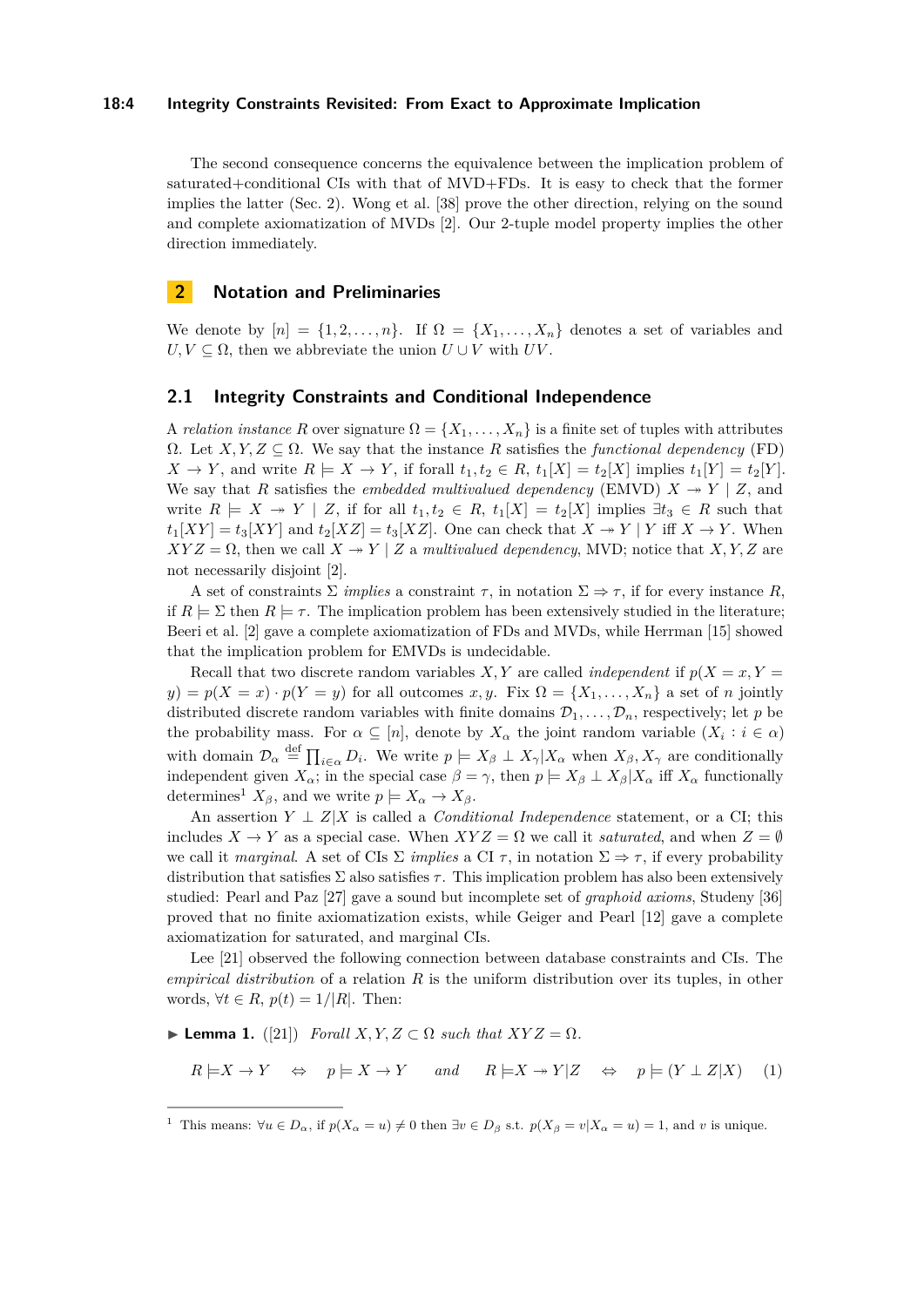The lemma no longer holds for EMVDs, and for that reason we no longer consider EMVDs in this paper. The lemma immediately implies that if  $\Sigma$ ,  $\tau$  are saturated and/or conditional CIs and the implication  $\Sigma \Rightarrow \tau$  holds for all probability distributions, then the corresponding implication holds in databases, where the CIs are interpreted as MVDs or FDs respectively. Wong [\[38\]](#page-17-3) gave a non-trivial proof for the other direction; we will give a much shorter proof in Corollary [8.](#page-7-2)

### <span id="page-4-0"></span>**2.2 Background on Information Theory**

We adopt required notation from the literature on information theory [\[40,](#page-17-6) [6\]](#page-15-11). For  $n > 0$ , we identify vectors in  $\mathbb{R}^{2^n}$  with functions  $2^{[n]} \to \mathbb{R}$ .

**Polymatroids.** A function<sup>[2](#page-4-1)</sup>  $h \in \mathbb{R}^{2^n}$  is called a *polymatroid* if  $h(\emptyset) = 0$  and satisfies the following inequalities, called *Shannon inequalities*:

1. Monotonicity:  $h(A) \leq h(B)$  for  $A \subseteq B$ 

2. Submodularity:  $h(A \cup B) + h(A \cap B) \leq h(A) + h(B)$  for all  $A, B \subseteq [n]$ 

The set of polymatroids is denoted  $\Gamma_n \subseteq \mathbb{R}^{2^n}$ , and forms a polyhedral cone (reviewed in Sec. [5\)](#page-9-1). For any polymatroid *h* and subsets  $A, B, C \subseteq [n]$ , we define<sup>[3](#page-4-2)</sup>

<span id="page-4-5"></span><span id="page-4-4"></span><span id="page-4-3"></span>
$$
h(B|A) \stackrel{\text{def}}{=} h(AB) - h(A) \tag{2}
$$

$$
I_h(B;C|A) \stackrel{\text{def}}{=} h(AB) + h(AC) - h(ABC) - h(A)
$$
\n
$$
(3)
$$

Then,  $\forall h \in \Gamma_n$ ,  $I_h(B; C|A) \geq 0$  and  $h(B|A) \geq 0$ . The *chain rule* is the identity:

$$
I_h(B;CD|A) = I_h(B;C|A) + I_h(B;D|AC)
$$
\n(4)

We call  $I_h(B; C|A)$  *saturated* if  $ABC = [n]$ , and *elemental* if  $|B| = |C| = 1$ ;  $h(B|A)$  is a special case of  $I_h$ , because  $h(B|A) = I_h(B;B|A)$ .

**Entropic Functions.** If *X* is a random variable with a finite domain  $D$  and probability mass  $p$ , then  $H(X)$  denotes its entropy

$$
H(X) \stackrel{\text{def}}{=} \sum_{x \in \mathcal{D}} p(x) \log \frac{1}{p(x)} \tag{5}
$$

For a set of jointly distributed random variables  $\Omega = \{X_1, \ldots, X_n\}$  we define the function  $h: 2^{[n]} \to \mathbb{R}$  as  $h(\alpha) \stackrel{\text{def}}{=} H(X_{\alpha});$  *h* is called an *entropic function*, or, with some abuse, an *entropy*. The set of entropic functions is denoted  $\Gamma_n^*$ . The quantities  $h(B|A)$  and  $I_h(B;C|A)$ are called the *conditional entropy* and *conditional mutual information* respectively. The conditional independence  $p \models B \perp C \mid A$  holds iff  $I_h(B; C|A) = 0$ , and similarly  $p \models A \rightarrow B$ iff  $h(B|A) = 0$ , thus, entropy provides us with an alternative characterization of CIs.

**2-Tuple Relations and Step functions.** 2-tuple relations play a key role for the implication problem of MVDs+FDs: if an implication fails, then there exists a witness consisting of only two tuples [\[30\]](#page-16-15). We define a *step function* as the entropy of the empirical distribution of a

<span id="page-4-1"></span><sup>&</sup>lt;sup>2</sup> Most authors consider rather the space  $\mathbb{R}^{2^n-1}$ , by dropping  $h(\emptyset)$  because it is always 0.

<span id="page-4-2"></span><sup>&</sup>lt;sup>3</sup> Recall that  $AB$  denotes  $A \cup B$ .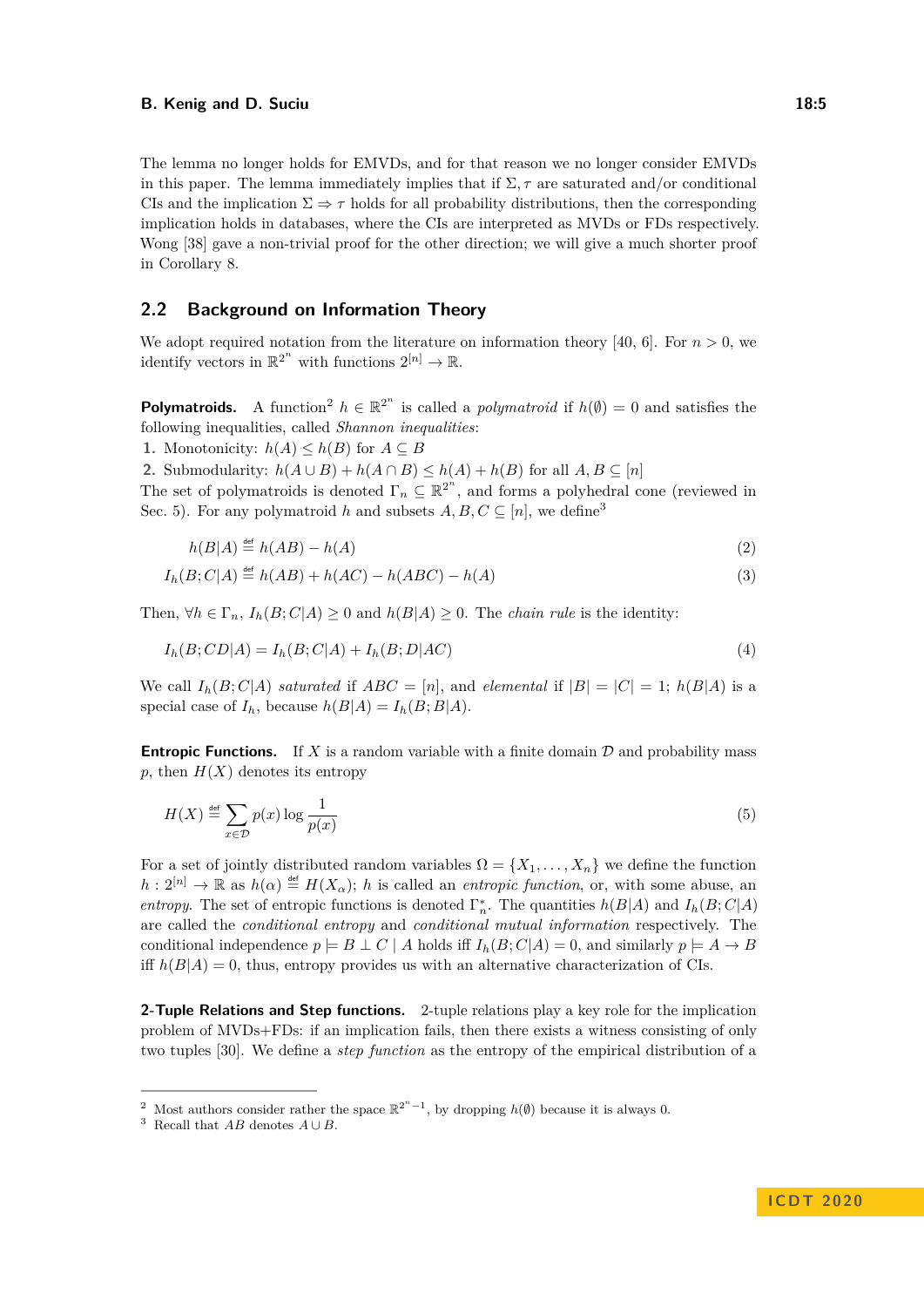<span id="page-5-1"></span>

**Figure 1** Two relations and their empirical distribution (a),(b); a distribution from [\[17\]](#page-16-13) (c).

2-tuple relation;  $R = \{t_1, t_2\}$ ,  $t_1 \neq t_2$ , and  $p(t_1) = p(t_2) = 1/2$ . We denote the step function by  $h_U$ , where  $U \subsetneq \Omega$  is the set of attributes where  $t_1, t_2$  agree. One can check:

<span id="page-5-0"></span>
$$
h_U(W) = \begin{cases} 0 & \text{if } W \subseteq U \\ 1 & \text{otherwise} \end{cases}
$$
 (6)

If we set  $U = \Omega$  in [\(6\)](#page-5-0) then  $h_{\Omega} \equiv 0$ . Unless otherwise stated, in this paper we do not consider  $h_{\Omega}$  to be a step function. Thus, there are  $2^{n} - 1$  step functions and their set is denote  $S_n$ . We will use the following fact extensively in this paper:  $I_{h_U}(Y;Z|X) = 1$  if  $X \subseteq U$  and  $Y, Z \not\subseteq U$ , and  $I_{h_U}(Y; Z | X) = 0$  otherwise.

**Example 2.** Consider the relational instance in Fig. [1](#page-5-1) (a). It's entropy is the step function  $h_{U_1U_2}(W)$ , which is 0 for  $W \subseteq U_1U_2$  and 1 otherwise.  $R \models X_1 \rightarrow X_2$  because  $h(X_2|X_1) = h(X_1X_2) - h(X_1) = 1 - 1 = 0$ , and  $R \not\models U_1 \rightarrow X_1$  because  $h(X_1|U_1) =$  $h(X_1U_1) - h(U_1) = 1 - 0 \neq 0.$ 

The relational instance  $R = \{(x, y, z) | x + y + z \mod 2 = 0\}$  in Fig. [1](#page-5-1) (b) is called the *parity function*. It's entropy is  $h(X) = h(Y) = h(Z) = 1$ ,  $h(XY) = h(XZ) = h(YZ) =$  $h(XYZ) = 2$ . We have that  $R \models Y \perp Z$  because  $I_h(Y;Z) = h(Y) + h(Z) - h(YZ) =$  $1 + 1 - 2 = 0$ , but  $R \not\models Y \perp Z | X$  because  $I_h(Y; Z | X) = 1<sup>4</sup>$  $I_h(Y; Z | X) = 1<sup>4</sup>$  $I_h(Y; Z | X) = 1<sup>4</sup>$ .

# **2.3 Discussion**

This paper studies exact and approximate implications, expressed as equalities or inequalities of entropic functions *h*. For example, the augmentation axiom for MVDs [\[2\]](#page-15-6)  $A \rightarrow B|CD \Rightarrow$  $AC \twoheadrightarrow B|D$  is expressed as  $I_h(B; CD|A) = 0 \Rightarrow I_h(B; D|AC) = 0$ , which holds by the chain rule [\(4\)](#page-4-3). Thus, our golden standard is to prove that (in)equalities hold forall entropic functions,  $\Gamma_n^*$ . It is known that  $\Gamma_n^*$  is not topologically closed [\[40\]](#page-17-6); its topological closure, **cl**( $\Gamma_n^*$ ), is called the set of *almost entropic functions*. If an *inequality* holds for all entropic functions  $h \in \Gamma_n^*$ , then, by continuity, it also holds for all almost entropic functions  $h \in \mathbf{cl}(\Gamma_n^*)$ . However, this observation does not extend to *implications* of (in)equalities; Kaced and Romashchenko [\[17\]](#page-16-13) gave an example of an exact implication that holds only for entropic functions but fails for almost entropic functions. Thus, when discussing an EI, it matters whether we assume that it holds for  $\Gamma_n^*$  or for  $cl(\Gamma_n^*)$ . The only result in this paper where this distinction matters are the two main theorems in Sec. [5:](#page-9-1) the negative result Theorem [16](#page-9-0) holds for both  $\Gamma_n^*$  and for **cl**( $\Gamma_n^*$ ), while the positive result Theorem [17](#page-10-1) holds only for **cl**( $\Gamma_n^*$ ). The results in Sec. [4](#page-6-0) apply to *any* set of polymatroids *K* that contains all step functions, i.e.  $\mathcal{S}_n \subseteq K \subseteq \Gamma_n$ , thus they apply to both  $\Gamma_n^*$  and  $cl(\Gamma_n^*)$ , while those in Sec [6](#page-11-0) and Sec. [7](#page-12-1) are stated only for  $\Gamma_n$  and only for (the conic closure of)  $S_n$  respectively.

<span id="page-5-2"></span> $h(XY) + h(XZ) - h(X) - h(XYZ) = 2 + 2 - 1 - 2 = 1$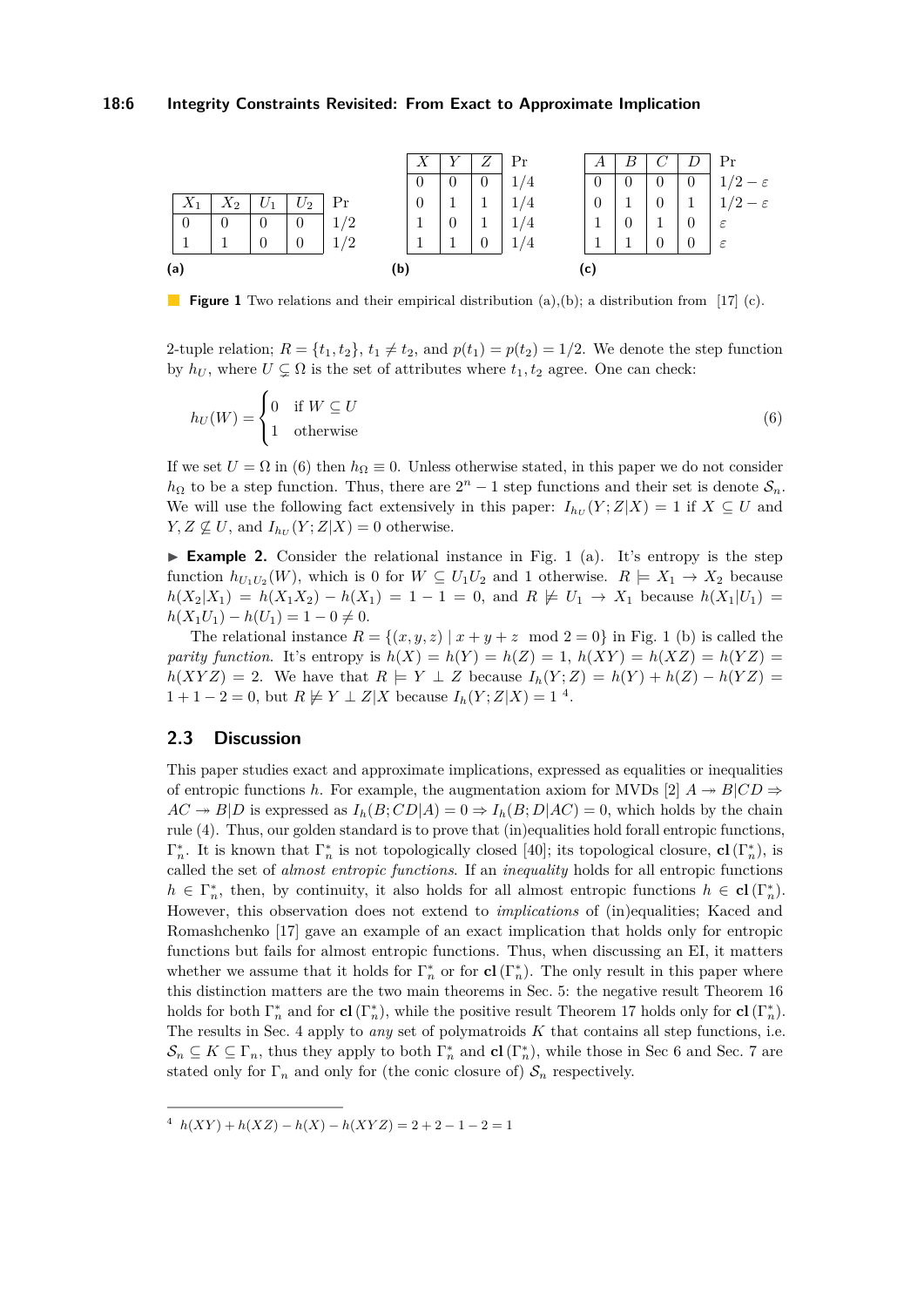# **3 Definition of the Relaxation Problem**

We now formally define the relaxation problem. We fix a set of variables  $\Omega = \{X_1, \ldots, X_n\}$ and consider formulas of the form  $\sigma = (Y; Z|X)$ , where  $X, Y, Z \subseteq \Omega$ , which we call a *conditional independence*, CI; when  $Y = Z$  then we write it as  $X \rightarrow Y$  and call it a *conditional.* An *implication* is a formula  $\Sigma \Rightarrow \tau$ , where  $\Sigma$  is a set of CIs called *antecedents* and  $\tau$  is a CI called *consequent*. For a CI  $\sigma = (B; C | A)$ , we define  $h(\sigma) \stackrel{\text{def}}{=} I_h(B; C | A)$ , for a set of CIs  $\Sigma$ , we define  $h(\Sigma) \stackrel{\text{def}}{=} \sum_{\sigma \in \Sigma} h(\sigma)$ . Fix a set *K* s.t.  $\mathcal{S}_n \subseteq K \subseteq \Gamma_n$ .

 $\triangleright$  **Definition 3.** *The* exact implication *(EI)* Σ  $\Rightarrow$  *τ holds in K, denoted K*  $\models$ <sub>*EI*</sub> (Σ  $\Rightarrow$  *τ*) *if*<sub>*i*</sub> *forall*  $h \in K$ *,*  $h(\Sigma) = 0$  *implies*  $h(\tau) = 0$ *. The*  $\lambda$ -approximate implication  $(\lambda$ -*AI)* holds in *K, in notation*  $K \models \lambda \cdot h(\Sigma) \geq h(\tau)$ *, if*  $\forall h \in K$ *,*  $\lambda \cdot h(\Sigma) \geq h(\tau)$ *. The* approximate implication *holds, in notation*  $K \models_{AI} (\Sigma \Rightarrow \tau)$ *, if there exist a*  $\lambda \geq 0$  *such that the*  $\lambda$ -AI holds.

We will sometimes consider an equivalent definition for AI, as  $\sum_{\sigma \in \Sigma} \lambda_{\sigma} h(\sigma) \geq h(\tau)$ , where  $\lambda_{\sigma} \geq 0$  are coefficients, one for each  $\sigma \in \Sigma$ ; these two definitions are equivalent, by taking  $\lambda = \max_{\sigma} \lambda_{\sigma}$ . Notice that both EI and AI are preserved under subsets of K in the sense that  $K_1 \subseteq K_2$  and  $K_2 \models_x (\Sigma \Rightarrow \tau)$  implies  $K_1 \models_x (\Sigma \Rightarrow \tau)$ , for  $x \in \{EI, AI\}$ .

AI always implies EI. Indeed,  $h(\tau) \leq \lambda \cdot h(\Sigma)$  and  $h(\Sigma) = 0$ , implies  $h(\tau) \leq 0$ , which further implies  $h(\tau) = 0$ , because  $h(\tau) \geq 0$  for every CI  $\tau$ , and every polymatroid *h*. In this paper we study the reverse.

**► Definition 4.** Let  $\mathcal{I}$  be a syntactically-defined class of implication statements ( $\Sigma \Rightarrow \tau$ ), and *let*  $K \subseteq \Gamma_n$ *. We say that*  $\mathcal I$  admits a relaxation *in*  $K$  *if, every implication statement* ( $\Sigma \Rightarrow \tau$ ) *in* I *that holds exactly, also holds approximately:*  $K \models_{EI} \Sigma \Rightarrow \tau$  *implies*  $K \models_{AI} \Sigma \Rightarrow \tau$ . We *say that*  $\mathcal I$  *admits a*  $\lambda$ -relaxation *if every EI admits a*  $\lambda$ -AI.

 $\blacktriangleright$  **Example 5.** Let  $\Sigma = \{(A; B | \emptyset), (A; C | B)\}$  and  $\tau = (A; C | \emptyset)$ . Since  $I_h(A; C | \emptyset) \leq I_h(A; B | \emptyset) +$ *I<sub>h</sub>*(*A*; *C*|*B*) by the chain rule [\(4\)](#page-4-3), then the exact implication  $\Gamma_n \models_{EI} \Sigma \Rightarrow \tau$  admits a 1-*AI*.

# <span id="page-6-0"></span>**4 Relaxation for FDs and MVDs: Always Possible**

In this section we consider the implication problem where the antecedents are either saturated CIs, or conditionals. This is a case of special interest in databases, because the constraints correspond to MVDs, or FDs. Recall that a CI  $(B; C|A)$  is *saturated* if  $ABC = \Omega$  (i.e., the set of all attributes). Our main result in this section is:

<span id="page-6-1"></span>**Findment 5.** Assume that each formula in  $\Sigma$  is either saturated, or a conditional, and let *τ be an arbitrary CI. Assume*  $S_n \models_{EI} \Sigma \Rightarrow \tau$ *. Then:* 

- <span id="page-6-2"></span>1.  $\Gamma_n \models \frac{n^2}{4}$  $\frac{n^2}{4}h(\Sigma) \geq h(\tau).$
- <span id="page-6-3"></span>**2.** *If*  $\tau$  *is a conditional,*  $Z \to X$ *, then*  $\Gamma_n \models h(\Sigma) \ge h(\tau)$ *.*

Before we prove the theorem, we list two important consequences.

 $\triangleright$  **Corollary 7.** Let  $\Sigma$  consist of saturated CIs and/or conditionals, and let  $\tau$  be any CI. Then  $\mathcal{S}_n \models \Sigma \Rightarrow_{EI} \tau \implies \Gamma \Rightarrow E$ *I*  $\tau$ 

**Proof.** If  $\mathcal{S}_n \models \Sigma \Rightarrow_{EI} \tau$  then  $\forall h \in \Gamma_n$ ,  $h(\tau) \leq \frac{n^2}{4}$  $\frac{h^2}{4}h(\Sigma)$ , thus  $h(\Sigma) = 0$  implies  $h(\tau) = 0$ .

The corollary has an immediate application to the inference problem in graphical models [\[12\]](#page-15-8). There, the problem is to check if every probability distribution that satisfies all CIs in  $\Sigma$  also satisfies the CI  $\tau$ ; we have seen that this is equivalent to  $\Gamma_n^* \models_{EI} \Sigma \Rightarrow \tau$ . The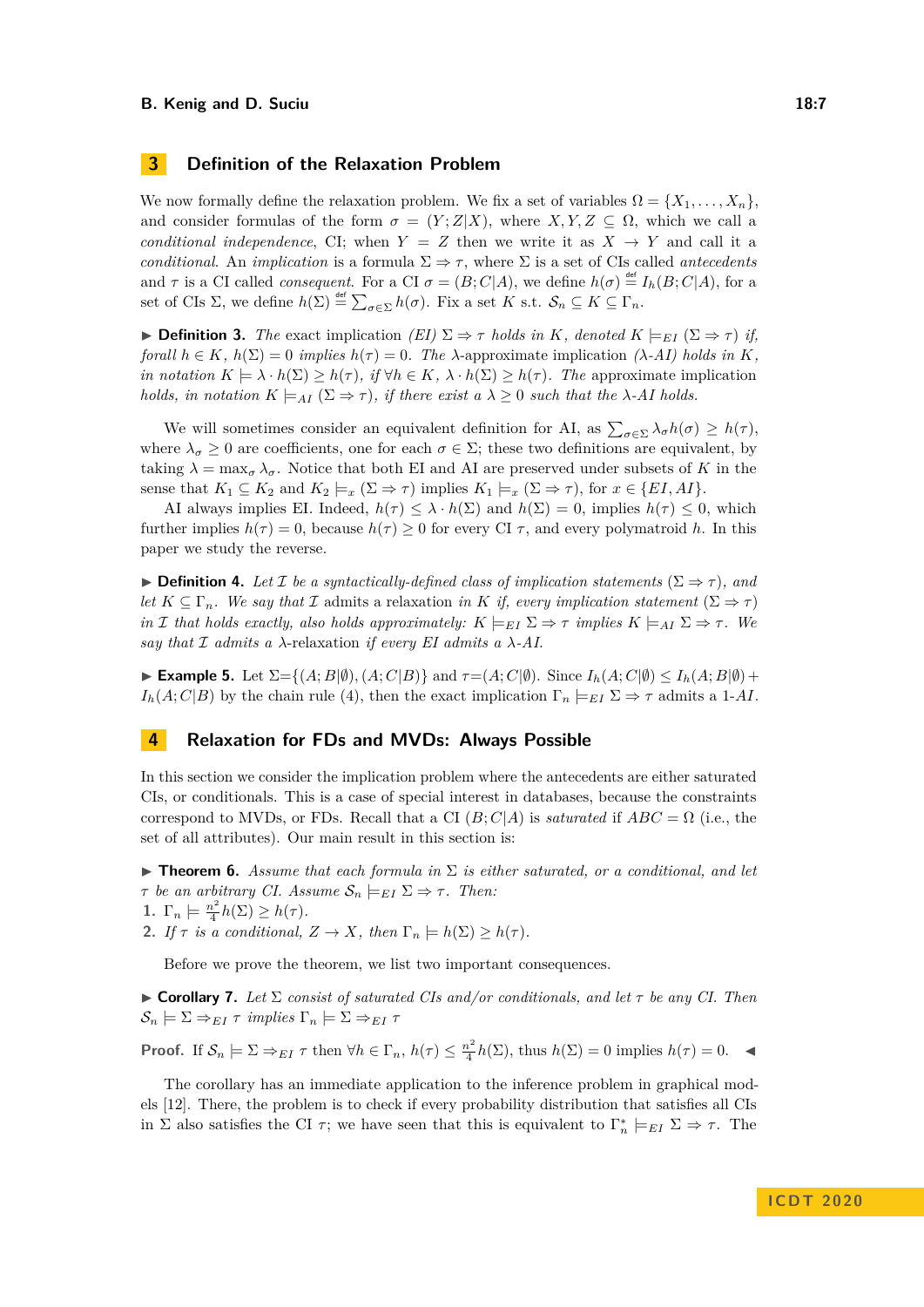### **18:8 Integrity Constraints Revisited: From Exact to Approximate Implication**

corollary states that it is enough that this implication holds on all of the uniform 2-tuple distributions, i.e.  $S_n \models \Sigma \Rightarrow_{EI} \tau$ , because this implies the (even stronger!) statement  $\Gamma_n \models \Sigma \Rightarrow_{EI} \tau$ . Decidability was already known: Geiger and Pearl [\[12\]](#page-15-8) proved that the set of graphoid axioms is sound and complete for the case when both  $\Sigma$  and  $\tau$  are saturated, while Gyssens et al. [\[14\]](#page-15-12) improve this by dropping any restrictions on  $\tau$ .

The second consequence is the following:

<span id="page-7-2"></span>**Corollary 8.** Let  $\Sigma$ ,  $\tau$  consist of saturated CIs and/or conditionals. Then the following two *statements are equivalent:*

- <span id="page-7-4"></span>**1.** *The implication*  $\Sigma \Rightarrow \tau$  *holds, where we interpret*  $\Sigma, \tau$  *as MVDs and/or FDs.*
- <span id="page-7-3"></span>2.  $\Gamma_n \models_{EI} \Sigma \Rightarrow \tau$ .

**Proof.** We have shown right after Lemma [1](#page-3-3) that [\(2\)](#page-7-3) implies [\(1\)](#page-7-4). For the opposite direction, by Th. [6,](#page-6-1) we need only check  $S_n \models_{EI} \Sigma \Rightarrow \tau$ , which holds because on every uniform probability distribution a saturated CI holds iff the corresponding MVD holds, and similarly for conditionals and FDs. Since the 2-tuple relation satisfies the implication for MVDs+FDs, it also satisfies the implication for CIs, proving the claim.

Wong et al. [\[38\]](#page-17-3) have proven that the implication for MVDs is equivalent to that of the corresponding saturated CIs (called there BMVD); they did not consider FDs. For the proof in the hard direction, they use the sound and complete axiomatization of MVDs in [\[2\]](#page-15-6). In contrast, our proof is independent of any axiomatic system, and is also much shorter. Finally, we notice that the corollary also implies that, in order to check an implication between MVDs and/or FDs, it suffices to check it on all 2-tuple databases: indeed, this is equivalent to checking  $S_n \models_{EI} \Sigma \Rightarrow \tau$ , because this implies Item [\(2\)](#page-7-3), which in turn implies item [\(1\)](#page-7-4). This rather surprising fact was first proven in [\[30\]](#page-16-15).

We now turn to the proof of Theorem [6.](#page-6-1) Before proceeding, we note that we can assume w.l.o.g. that  $\Sigma$  consists only of saturated CIs. Indeed, if  $\Sigma$  contains a non-saturated term, then by assumption it is a conditional,  $X \to Y$ , and we will replace it with two saturated terms:  $(Y;Z|X)$  and  $XZ \to Y$ , where  $Z = \Omega \setminus XY$ . Denoting  $\Sigma'$  the new set of formulas, we have  $h(\Sigma) = h(\Sigma')$ , because  $h(Y|X) = I_h(Y; Z|X) + h(Y|XZ)$ . Thus, we will assume w.l.o.g. that all formulas in  $\Sigma$  are saturated.

Theorem [6](#page-6-1) follows from the next result, which is also of independent interest. We say that a CI  $(X; Y|Z)$  is *elemental* if  $|X| = |Y| = 1$ . We say that  $\sigma$  covers  $\tau$  if all variables in  $\tau$ are contained in  $\sigma$ ; for example  $\sigma = (abc; d|e)$  covers  $\tau = (cd; be)$ . Then:

<span id="page-7-5"></span>**Find 1. Figure 1.** *Let*  $\tau$  *be an elemental CI, and suppose each formula in*  $\Sigma$  *covers*  $\tau$ *. Then*  $\mathcal{S}_n \models_{EI} (\Sigma \Rightarrow \tau) \implies \text{implies} \Gamma_n \models h(\tau) \leq h(\Sigma).$ 

Notice that this result immediately implies Item [\(1\)](#page-6-2) of Theorem [6,](#page-6-1) because every  $\tau =$  $(Y;Z|X)$  can be written as a sum of  $|Y| \cdot |Z| \leq n^2/4$  elemental terms (by the chain rule). In what follows we prove Theorem [9,](#page-7-5) then use it to prove item [\(2\)](#page-6-3) of Theorem [6.](#page-6-1)

Finally, we consider whether [\(1\)](#page-6-2) of Theorem [6](#page-6-1) can be strengthened to a 1-relaxation; we give in Th. [11](#page-7-1) below a sufficient condition, whose proof uses the notion of I-measure [\[40\]](#page-17-6) and is included in the full paper [\[18\]](#page-16-17), and leave open the question whether 1-relaxation holds in general for implications where the antecedents are saturated CIs and conditionals.

<span id="page-7-0"></span> $\triangleright$  **Definition 10.** We say that two CIs  $(X; Y|Z)$  and  $(A; B|C)$  are disjoint *if at least one of the following four conditions holds:* (1)  $X \subseteq C$ , (2)  $Y \subseteq C$ , (3)  $A \subseteq Z$ , or (4)  $B \subseteq Z$ .

<span id="page-7-1"></span>If  $\tau = (X; Y|Z)$  and  $\sigma = (A; B|C)$  are disjoint, then for any step function  $h_W$ , it cannot be the case that both  $h_W(\tau) \neq 0$  and  $h_W(\sigma) \neq 0$ . Indeed, if such *W* exists, then  $Z, C \subseteq W$  and, assuming (1)  $X \subseteq C$  (the other three cases are similar), we have  $ZX \subseteq W$  thus  $h_W(\tau) = 0$ .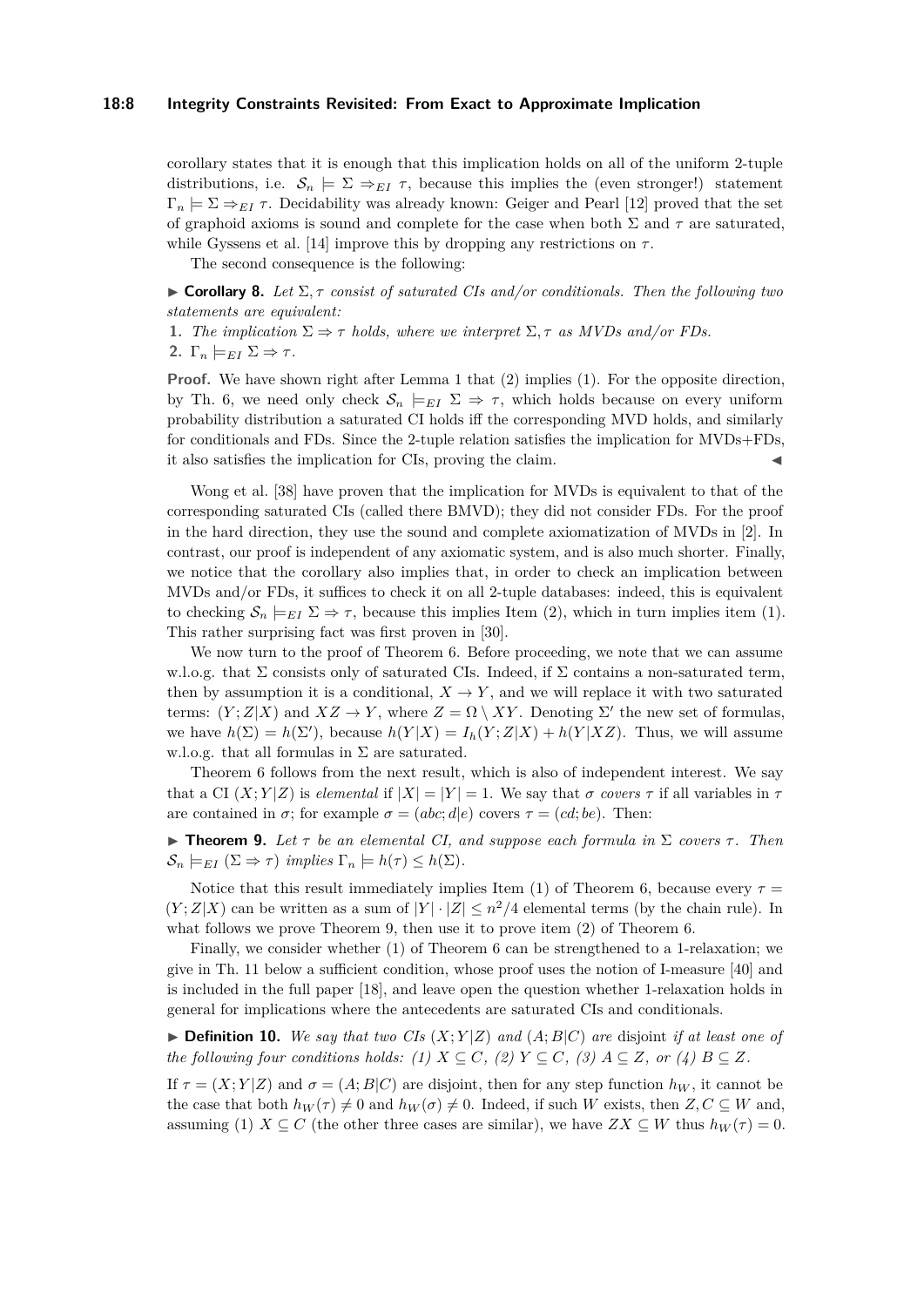$\triangleright$  **Theorem 11.** Let  $\Sigma$  be a set of saturated, pairwise disjoint CI terms (Def. [10\)](#page-7-0), and  $\tau$  be *a* saturated mutual information. Then,  $\mathcal{S}_n \models_{EI} (\Sigma \Rightarrow \tau)$  implies  $\Gamma_n \models h(\tau) \leq h(\Sigma)$ .

### **4.1 Proof of Theorem [9](#page-7-5)**

The following holds by the chain rule (proof in the appendix), and will be used later on.

<span id="page-8-0"></span> $\blacktriangleright$  **Lemma 12.** *Let*  $\sigma = (A;B|C)$  *and*  $\tau = (X;Y|Z)$  *be CIs such that*  $X \subseteq A, Y \subseteq B, C \subseteq Z$  $and Z \subseteq ABC$ *. Then,*  $\Gamma_n \models h(\tau) \leq h(\sigma)$ *.* 

We now prove theorem [9.](#page-7-5) We use lower case for single variables, thus  $\tau = (x; y|Z)$  because it is elemental. We may assume w.l.o.g.  $x, y \notin Z$  (otherwise  $I_h(x; y|Z) = 0$  and the lemma holds trivially). The *deficit* of an elemental CI  $\tau = (x; y|Z)$  is the quantity  $|\Omega - Z|$ . We prove by induction on the deficit of  $\tau$  that  $\mathcal{S}_n \models_{EI} \Sigma \Rightarrow \tau$  implies  $\Gamma_n \models h(\tau) \leq h(\Sigma)$ .

Assume  $S_n \models_{EI} \Sigma \Rightarrow \tau$ , and consider the step function at *Z*. Since  $h_Z(\tau) = 1$ , there exists  $\sigma \in \Sigma$ ,  $\sigma = (A; B|C)$ , such that  $h_Z(\sigma) = 1$ ; this means that  $C \subseteq Z$ , and  $A, B \nsubseteq Z$ . In particular  $x, y \notin C$ , therefore  $x, y \in AB$ , because  $\sigma$  covers  $\tau$ . If  $x \in A$  and  $y \in B$  (or vice versa), then  $\Gamma_n \models h(\tau) \leq h(\sigma)$  by Lemma [12,](#page-8-0) proving the theorem. Therefore we assume w.l.o.g. that  $x, y \in A$  and none is in *B*. Furthermore, since  $B \nsubseteq Z$ , there exists  $u \in B - Z$ .

**Base case:**  $\tau$  **is saturated.** Then  $u \notin \mathcal{X} \times \mathcal{Y}$  contradicting the assumption that  $\tau$  is saturated; in other words, in the base case, it is the case that  $x \in A$  and  $y \in B$ .

**Step:** Let  $Z_A = Z \cap A$ , and  $Z_B = Z \cap B$ . Since  $C \subseteq Z$ , and  $\sigma = (A; B | C)$  covers  $\tau$ , then  $Z = Z_A Z_B C$ . We also write  $A = xyA'Z_A$  (since  $x, y \in A$ ) and  $B = uB'Z_B$ . So, we have that  $\sigma = (A; B|C) = (xyA'Z_A; uB'Z_B|C)$ , and we use the chain rule to define  $\sigma_1, \sigma_2$ :

$$
h(\sigma) = I_h(xyA'Z_A; uB'Z_B|C) = I_h(\underbrace{xyA'Z_A; uZ_B|C}_{\stackrel{\text{def}}{=} \sigma_1}) + I_h(\underbrace{xyA'Z_A; B'|uCZ_B}_{\stackrel{\text{def}}{=} \sigma_2})
$$

We also partition  $\Sigma$  s.t.  $h(\Sigma) = h(\sigma_1) + h(\Sigma_2)$ , where  $\Sigma_2 \stackrel{\text{def}}{=} (\Sigma \setminus {\sigma}) \cup {\sigma_2}$ . Next, define  $\tau' \stackrel{\text{def}}{=} (x; uy|Z)$  and use the chain rule to define  $\tau_1, \tau_2$ :

<span id="page-8-1"></span>
$$
h(\underbrace{x;y|Z}_{\tau}) \leq I_h(\underbrace{x;uy|Z}_{\tau'}) = I_h(\underbrace{x;u|Z}_{\underbrace{\text{def}}_{\tau_1}}) + I_h(\underbrace{x;y|uZ}_{\underbrace{\text{def}}_{\tau_2}})
$$
(7)

By Lemma [12,](#page-8-0)  $\Gamma_n \models h(\sigma_1) \geq h(\tau_1)$ . We will prove:  $S_n \models_{EI} \Sigma_2 \Rightarrow \tau_2$ . This implies the theorem, because  $\Sigma_2$  is saturated, and by the induction hypothesis  $\Gamma_n \models h(\Sigma_2) \ge h(\tau_2)$ (since the deficit of  $\tau_2$  is one less than that of  $\tau$ ), and the theorem follows from  $h(\Sigma)$  =  $h(\sigma_1) + h(\Sigma_2) \ge h(\tau_1) + h(\tau_2) = h(\tau') \ge h(\tau)$ . It remains to prove  $\mathcal{S}_n \models_{EI} \Sigma_2 \Rightarrow \tau_2$ , and we start with a weaker claim:

 $\triangleright$  Claim 13.  $S_n \models_{EI} \Sigma \Rightarrow \tau_2$ .

Proof. By Lemma [12](#page-8-0) we have that  $h(\sigma) = I_h(xyA'Z_A; uB'Z_B|C) \geq I_h(xy; u|Z)$  $I_h(y; u|Z) + I_h(x; u|yZ)$ . Therefore,  $\Sigma \Rightarrow (x; u|yZ)$ . Since  $\Sigma \Rightarrow (x; y|Z)$ , then by the chain rule we have that  $\Sigma \Rightarrow (x; uy|Z) = \tau'$ , and the claim follows from [\(7\)](#page-8-1).

Finally, we prove  $\mathcal{S}_n \models_{EI} \Sigma_2 \Rightarrow \tau_2$ . Assume otherwise, and let  $h_W$  be a step function such that  $h_W(\tau_2) = I_{h_W}(x; y|uZ) = 1$ , and  $h_W(\Sigma_2) = 0$ . This means that  $uZ \subseteq W$ . Therefore  $uZ_B \subseteq W$ , implying  $I_{h_W}(xyA'Z_A; uZ_B|C) = h_W(\sigma_1) = 0$  (because  $uZ_B C \subseteq uZ$ ). Therefore,  $h_W(\Sigma) = h_W(\sigma_1) + h_W(\Sigma_2) = 0$ , contradicting the fact that  $\mathcal{S}_n \models_{EI} \Sigma \Rightarrow \tau_2$ .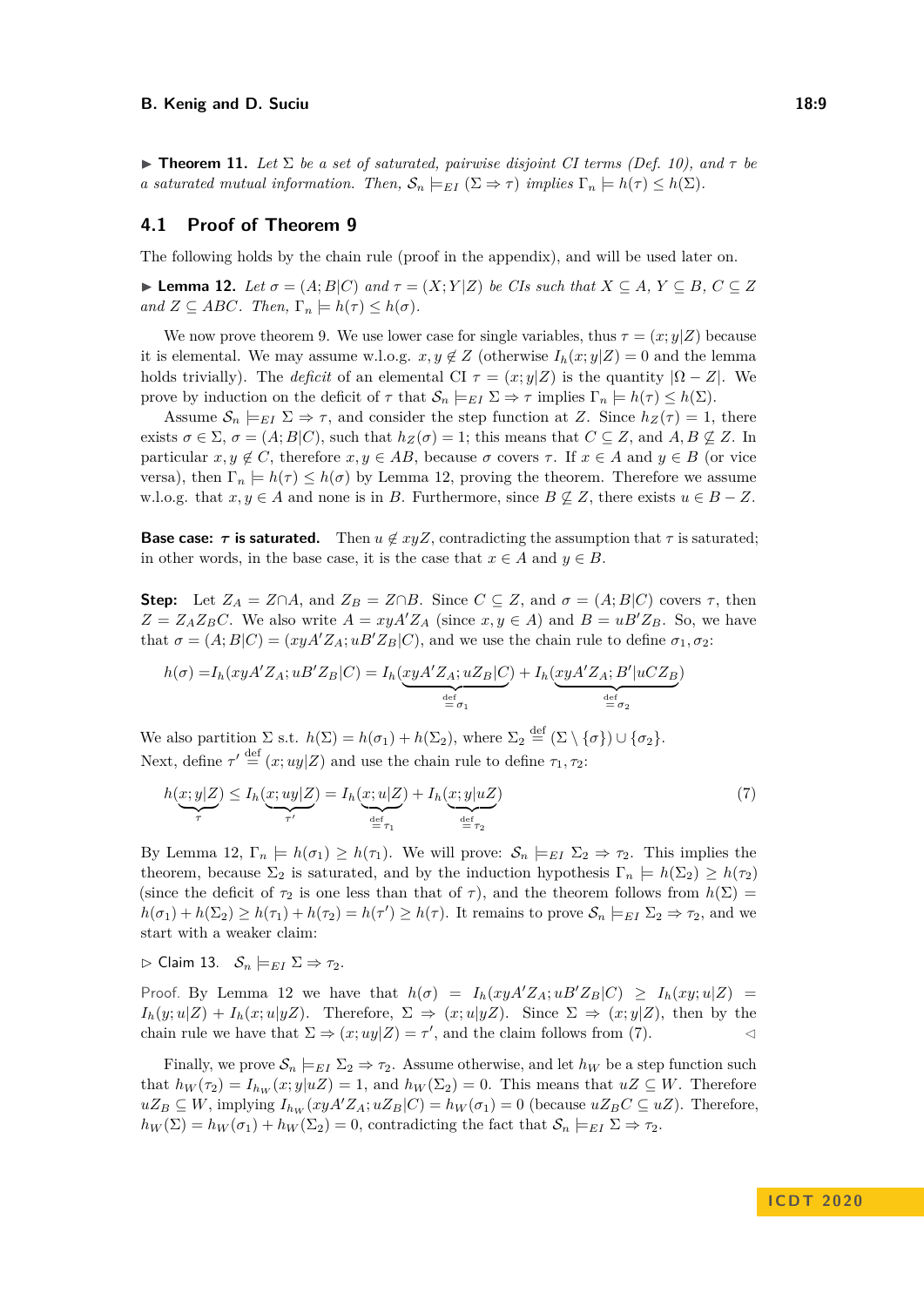### **4.2 Proof of Theorem [6](#page-6-1) Item [2](#page-6-3)**

<span id="page-9-2"></span> $\blacktriangleright$  **Lemma 14.** *Suppose*  $\mathcal{S}_n \models_{EI} \Sigma \Rightarrow \tau$ , where  $\tau = (X; Y|Z)$ . Let  $\sigma \in \Sigma$  such that  $\tau, \sigma$  are *disjoint (Def. [10\)](#page-7-0). Then:*  $S_n \models_{EI} (\Sigma \setminus {\{\sigma\}}) \Rightarrow \tau$ *.* 

**Proof.** Let  $\Sigma' \stackrel{\text{def}}{=} \Sigma \setminus \{\sigma\}$ . Assume by contradiction that there exists a step function  $h_W$ such that  $h_W(\Sigma') = 0$  and  $h_W(\tau) = 1$ . Since  $\sigma, \tau$  are disjoint,  $h_W(\sigma) = 0$ . Then  $h_W(\Sigma) = 0$ , contradicting the assumption  $S_n \models_{EI} \Sigma \Rightarrow \tau$ .

<span id="page-9-3"></span> $\blacktriangleright$  **Lemma 15.** *Let*  $\Sigma$  *be a set of saturated CIs s.t.*  $\mathcal{S}_n \models_{EI} \Sigma \Rightarrow \tau$ *. Suppose*  $\tau = (Z \rightarrow uX)$ *(which, recall, is a shorthand for*  $(uX; uX|Z)$ *), and define*  $\tau_1 = (Z \to u)$ *,*  $\tau_2 = (uZ \to X)$ *; thus,*  $h(\tau) = h(\tau_1) + h(\tau_2)$ *. Then there exists*  $\Sigma_1$  *and*  $\Sigma_2$  *such that: (1)*  $h(\Sigma) = h(\Sigma_1) + h(\Sigma_2)$ ; *we say that*  $\Sigma_1, \Sigma_2$  *form a parition of*  $\Sigma$ *. (2)*  $\Sigma_1$  *covers*  $\tau_1$  *and*  $\mathcal{S}_n \models_{EI} \Sigma_1 \Rightarrow \tau_1$ *. (3)*  $\Sigma_2$  *is saturated and*  $S_n \models \Sigma_2 \Rightarrow \tau_2$ .

**Proof.** We partition  $\Sigma$  into  $\Sigma_1$  and  $\Sigma_2$  as follows. For every  $\sigma = (A; B|C) \in \Sigma$ , if  $u \in C$  then we place  $\sigma$  in  $\Sigma_2$ . Otherwise, assume w.l.o.g that  $u \in A$ , and we write  $A = uA_ZA_XA'$  where  $A_Z = A \cap Z$ ,  $A_X = A \cap X$ , and  $A' = A \setminus \{uA_Z A_X\}$ . We use the chain rule to define  $\sigma_1, \sigma_2$ :

$$
I_h(A;B|C) = I_h(uA_ZA_XA';B|C) = I_h(\underbrace{uA_Z;B|C}_{\stackrel{\text{def}}{=} \sigma_1}) + I(\underbrace{A_XA';B|uA_ZC}_{\stackrel{\text{def}}{=} \sigma_2})
$$
(8)

We place  $\sigma_1$  in  $\Sigma_1$ , and  $\sigma_2$  in  $\Sigma_2$ . We observe that  $\sigma_1$  covers  $\tau_1$  (because  $Z = A_Z B_Z C_Z \subseteq$ *A*<sub>Z</sub>*BC*) and  $\sigma_2$  is saturated. Furthermore,  $h(\Sigma_1) + h(\Sigma_2) = h(\Sigma)$ . We prove  $\Sigma_1 \models_{EI} \tau_1$ . By assumption,  $\Sigma \models_{EI} \tau_1 = (Z \rightarrow u)$ . Let any  $\sigma_2 = (A; B | C) \in \Sigma_2$ ; since  $u \in C$ , by Lemma [14](#page-9-2) we can remove it, obtaining  $\Sigma \setminus {\sigma_2} \models_{EI} \tau_1$ ; repeating this process proves  $\Sigma_1 \models_{EI} \tau_1$ . Finally, we prove  $\Sigma_2 \models_{EI} \tau_2$ . By assumption,  $\Sigma \models_{EI} \tau_2 = (uZ \rightarrow X)$ . Let any  $\sigma_1 = (uA_Z; B|C) \in \Sigma_1$ ; since  $uA_Z \subseteq uZ$ , by Lemma [14](#page-9-2) we can remove it, obtaining  $\Sigma \setminus {\sigma_1} \models_{EI} \tau_2$ ; repeating this process proves  $\Sigma_2 \models_{EI} \tau_2$ .

We now complete the proof of Theorem [6](#page-6-1) item [2.](#page-6-3) Let  $\tau = (Z \to X)$ , and  $\Sigma$  be saturated. We show, by induction on |*X*|, that if  $S_n \models_{EI} \Sigma \Rightarrow \tau$  then  $\Gamma_n \models h(\tau) \leq h(\Sigma)$ . If  $|X| = 1$ , then  $X = \{x\}$ ,  $h(x|Z) = I(x; x|Z)$  is elemental, and the claim follows from Th. [9.](#page-7-5) Otherwise, let *u* be any variable in *X*, write  $\tau = (Z \to uX')$ , and apply Lemma [15](#page-9-3) to  $\tau_1 = (Z \to u)$ ,  $\tau_2 = (Zu \to X')$ , which gives us a partition of  $\Sigma$  into  $\Sigma_1, \Sigma_2$ . On one hand,  $\mathcal{S}_n \models_{EI} \Sigma_1 \Rightarrow \tau_1$ , and from Th. [9](#page-7-5) we derive  $h(\tau_1) \leq h(\Sigma_1)$  (because  $\tau_1$  is elemental, and covered by  $\Sigma_1$ ); on the other hand  $S_n \models_{EI} \Sigma_2 \Rightarrow \tau_2$  where  $\Sigma_2$  is saturated, which implies, by induction,  $h(\tau_2) \leq h(\Sigma_2)$ . The result follows from  $h(\tau) = h(\tau_1) + h(\tau_2) \leq h(\Sigma_1) + h(\Sigma_2) = h(\Sigma)$ , completing the proof.

# <span id="page-9-1"></span>**5 Relaxation for General CIs: Sometimes Impossible**

<span id="page-9-0"></span>We consider the relaxation problem for arbitrary Conditional Independence statements. Recall that our golden standard is to check (in)equalities forall entropic functions,  $h \in \Gamma_n^*$ . As we saw, for MVD+FDs, these (in)equalities coincide with those satisfied by  $S_n$ , and with those satisfied by  $\Gamma_n$ . In general, however, they differ. We start with an impossibility result, then prove that relaxation with an arbitrarily small error term always exists. Both results are for the topological closure,  $cl(T_n^*)$ . This makes the negative result stronger, but the positive result weaker; it is unlikely for the positive result to hold for  $\Gamma_n^*$ , see [\[17,](#page-16-13) Sec.V.(A)] and Appendix [A.](#page-17-7)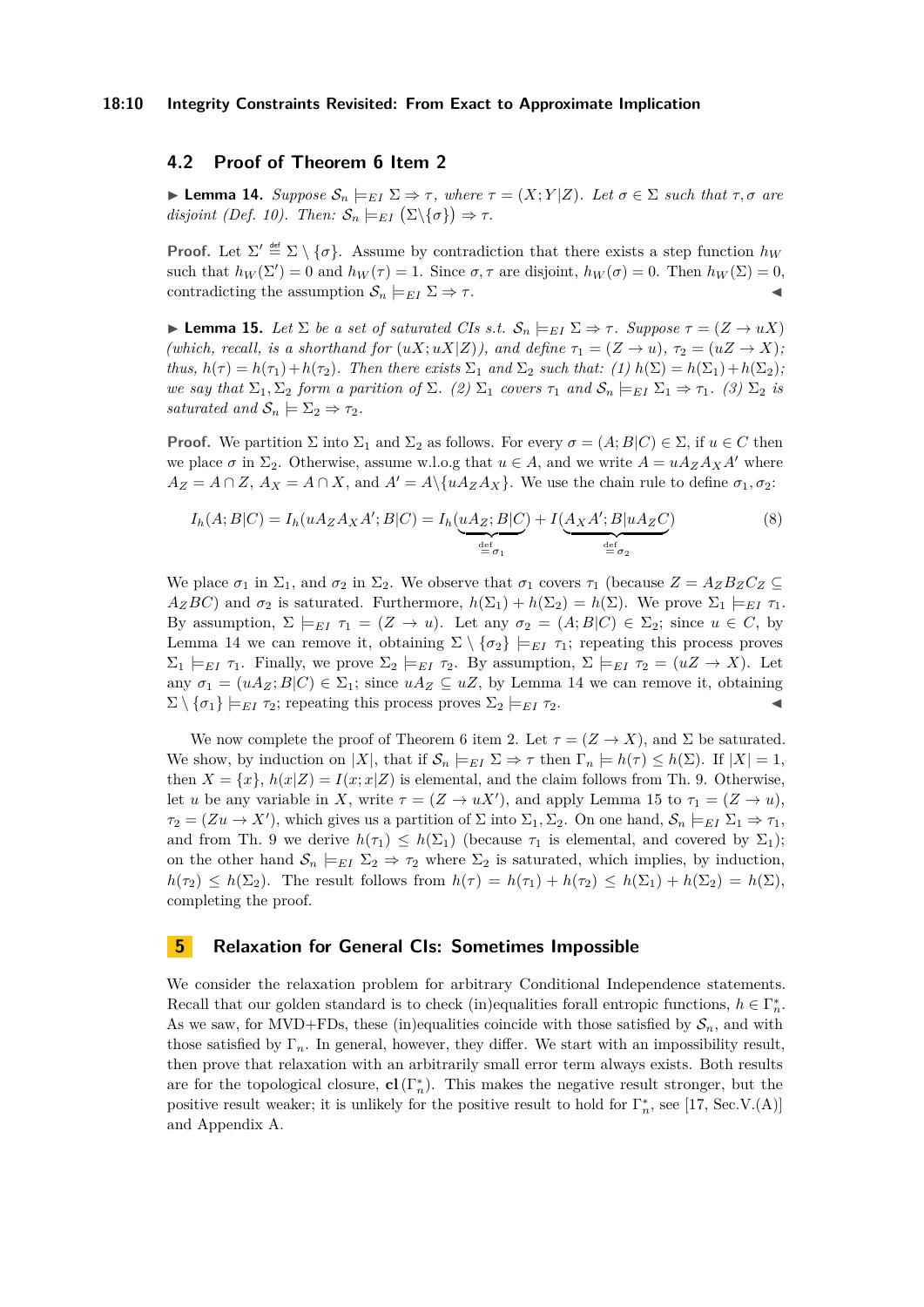**Findment 16.** *There exists*  $\Sigma, \tau$  *with four variables, such that*  $cl(T_4^*)\models_{EI} (\Sigma \Rightarrow \tau)$  *and* **cl**( $\Gamma_4^*$ )  $\not\models$  *AI* ( $\Sigma \Rightarrow \tau$ )*.* 

For the proof, we adapt an example by Kaced and Romashchenko [\[17,](#page-16-13) Inequality  $(15')$ ] and Claim 5], built upon an earlier example by Matúš [\[25\]](#page-16-14). Let Σ and *τ* be the following:

<span id="page-10-0"></span>
$$
\Sigma = \{(C; D|A), (C; D|B), (A; B), (B; C|D)\}\tag{9}
$$

We first prove that, for any  $\lambda > 0$ , there exists an entropic function h such that:

<span id="page-10-2"></span>
$$
I_h(C; D) > \lambda \cdot (I_h(C; D|A) + I_h(C; D|B) + I_h(A; B) + I_h(B; C|D))
$$
\n(10)

Indeed, consider the distribution shown in Fig. [1](#page-5-1) (c) (from [\[17\]](#page-16-13)). By direct calculation,  $I_h(C;D) = \varepsilon + O(\varepsilon^2) = \Omega(\varepsilon)$ , while  $I_h(C;D|A) = I_h(C;D|B) = I_h(A;B) = 0$  and  $I_h(B; C|D) = O(\varepsilon^2)$  and we obtain Eq.[\(10\)](#page-10-2) by choosing  $\varepsilon$  small enough. Next, we prove  $\mathbf{cl}(\Gamma_n^*) \models_{EI} (\Sigma \Rightarrow \tau)$ . Matúš [\[25\]](#page-16-14) proved the following<sup>[5](#page-10-3)</sup>  $\forall h \in \Gamma_n^*$  and  $\forall k \in \mathbb{N}$ :

<span id="page-10-4"></span>
$$
I_h(C;D) \leq I_h(C;D|A) + \frac{k+3}{2}I_h(C;D|B) + I_h(A;B) + \frac{k-1}{2}I_h(B;C|D) + \frac{1}{k}I_h(B;D|C) \tag{11}
$$

The inequality obviously holds for **cl**( $\Gamma_n^*$ ) too. The EI follows by taking  $k \to \infty$ . Inequality [\(11\)](#page-10-4) is almost a relaxation of the implication [\(9\)](#page-10-0): the only extra term is the last term, which can be made arbitrarily small by increasing *k*. Our second result generalizes this:

<span id="page-10-1"></span>**Find 17.** *Let*  $\Sigma$ ,  $\tau$  *be arbitrary CIs, and suppose* **cl**( $\Gamma_n^*$ )  $\models \Sigma \Rightarrow \tau$ *. Then, for every*  $\varepsilon > 0$  *there exists*  $\lambda > 0$  *such that, forall*  $h \in \mathbf{cl}(\Gamma_n^*)$ *:* 

<span id="page-10-5"></span>
$$
h(\tau) \leq \lambda \cdot h(\Sigma) + \varepsilon \cdot h(\Omega) \tag{12}
$$

Intuitively, the theorem shows that every EI can be relaxed in  $cl(T_n^*)$ , if one allows for an error term, which can be made arbitrarily small. We notice that the converse of the theorem always holds: if  $h(\Sigma) = 0$ , then [\(12\)](#page-10-5) implies  $h(\tau) \leq \varepsilon \cdot h(\Omega)$ ,  $\forall \varepsilon > 0$ , which implies  $h(\tau) = 0$ .

**Proof of Theorem 17.** For the proof we need a brief review of cones [\[37,](#page-17-8) [4\]](#page-15-13). A set  $C \subseteq \mathbb{R}^N$ is *convex* if, for any two points  $x_1, x_2 \in C$  and any  $\theta \in [0, 1]$ ,  $\theta x_1 + (1 - \theta)x_2 \in C$ ; and it is called a *cone*, if for every  $x \in C$  and  $\theta \geq 0$  we have that  $\theta x \in C$ . The *conic hull* of *C*, **conhull**(*C*), is the set of vectors of the form  $\theta_1 x_1 + \cdots + \theta_k x_k$ , where  $x_1, \ldots, x_k \in C$ and  $\theta_i \geq 0, \forall i \in [k]$ . A cone *K* is *finitely generated* if  $K = \text{conhull}(L)$  for some finite set  $L \subset \mathbb{R}^N$ , and is *polyhedral* if there exists  $u_1, \ldots, u_r \in \mathbb{R}^N$  s.t.  $K = \{x \mid u_i \cdot x \geq 0, i \in [r]\};$  a cone is finitely generated iff it is polyhedral. For any  $K \subseteq \mathbb{R}^N$ , the *dual* is the set  $K^* \subseteq \mathbb{R}^N$ defined as:

$$
K^* \stackrel{\text{def}}{=} \{ y \mid \forall x \in K, x \cdot y \ge 0 \} \tag{13}
$$

 $K^*$  represents the linear inequalities that hold for all  $x \in K$ , and is always a closed, convex cone (it is the intersection of closed half-spaces). We warn that the  $*$  in  $\Gamma_n^*$  does *not* represent the dual; the notation  $\Gamma_n^*$  for entropic functions is by now well established, and we adopt it here too, despite it's clash with the standard notation for the dual cone. The following are known properties of cones (reviewed and proved in the Appendix): (A) For any set *K*, **cl**  $(\text{conhull}(K)) = K^{**}.$ 

<span id="page-10-6"></span><span id="page-10-3"></span><sup>&</sup>lt;sup>5</sup> Matus [\[25\]](#page-16-14) proved  $I(C; D) \leq I(C; D|A) + I(C; D|B) + I(A; B) + I(C; E|B) + \frac{1}{k}I(B; E|C)$  +  $\frac{k-1}{2}$ (*I*(*B*; *C*|*D*) + *I*(*C*; *D*|*B*)). Inequality [\(11\)](#page-10-4) follows by setting *E* = *D*.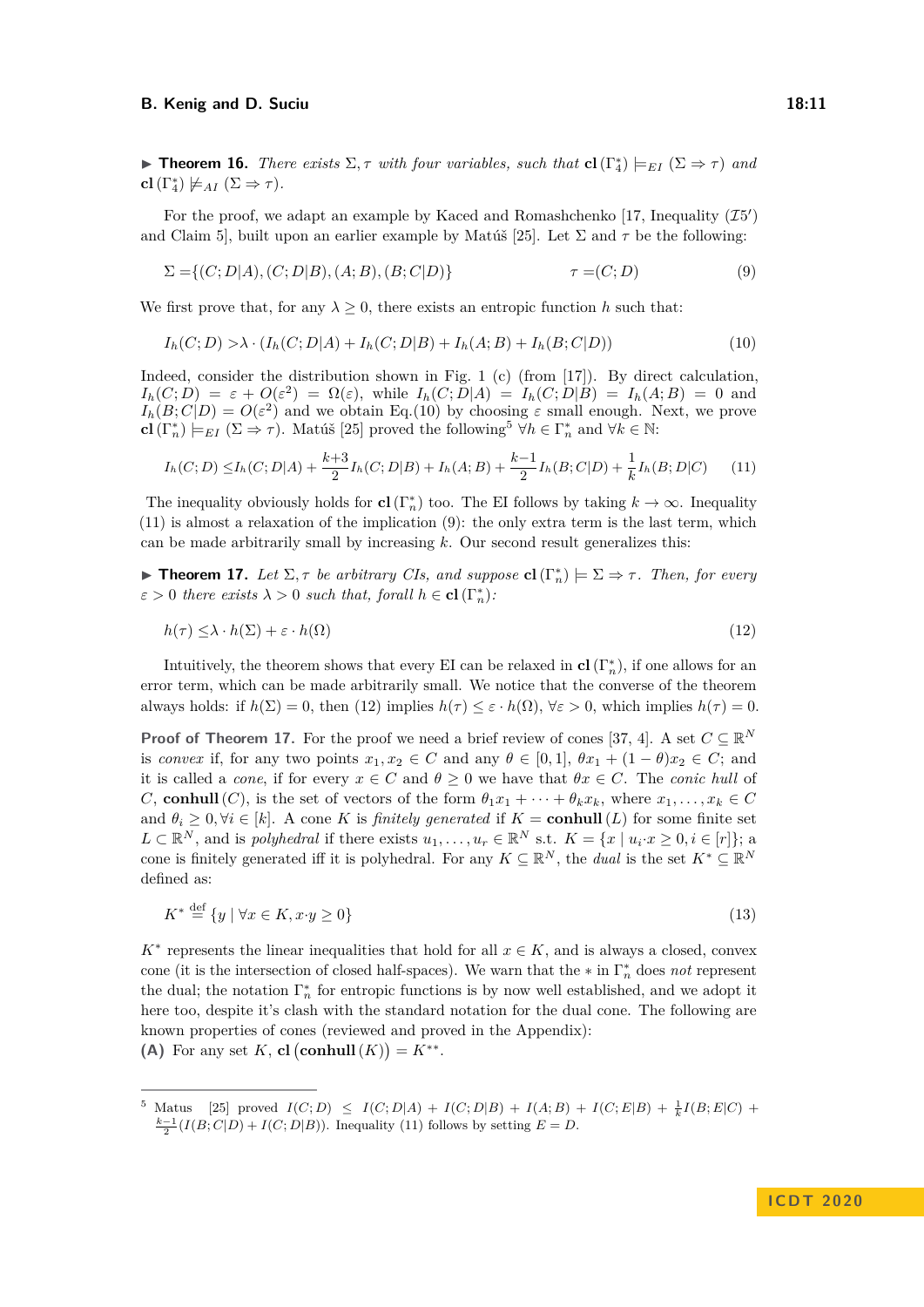### **18:12 Integrity Constraints Revisited: From Exact to Approximate Implication**

- <span id="page-11-2"></span>**(B)** If *L* is a finite set, then **conhull**(*L*) is closed.
- <span id="page-11-1"></span>(C) If  $K_1$  and  $K_2$  are closed, convex cones then:  $(K_1 \cap K_2)^* = \left(\text{cl}\left(\text{conhull}\left(K_1^* \cup K_2^*\right)\right)\right)$ .  $\overline{\blacktriangleleft}$

Theorem [17](#page-10-1) follows from a more general statement about cones:

<span id="page-11-3"></span>▶ **Theorem 18.** Let  $K \subseteq \mathbb{R}^N$  be a closed, convex cone, and let  $y_1, \ldots, y_m, y$  be  $m+1$  vectors *in* R *<sup>N</sup> . The following are equivalent:*

- (a) *For every*  $x \in K$ *, if*  $x \cdot y_1 \leq 0, \ldots, x \cdot y_m \leq 0$  *then*  $x \cdot y \leq 0$ *.*
- **(b)** For every  $\varepsilon > 0$  there exists  $\theta_1, \ldots, \theta_m \geq 0$  and an error vector  $e \in \mathbb{R}^N$  such that  $||e||_{\infty} < \varepsilon$  and, for every  $x \in K$ ,  $x \cdot y \le \theta_1 x \cdot y_1 + \cdots + \theta_m x \cdot y_m + x \cdot e$ .

**Proof.** Let  $L \stackrel{\text{def}}{=} \{-y_1, -y_2, \ldots, -y_m\}$ . Statement (a) is equivalent to  $-y \in (K \cap L^*)^*$ . Consider statement (b). It asserts  $\forall \varepsilon > 0, \exists ||e||_{\infty} < \varepsilon$  such that

$$
\exists \theta_1 \geq 0, \dots, \exists \theta_k \geq 0, \underbrace{\forall x \in K, x \cdot y \leq x \cdot (\sum \theta_i y_i + e)}_{-y + \sum \theta_i y_i + e \in K^*}
$$

In other words,  $-y + e \in \mathbf{conhull}(K^* \cup L)$  and, since this must hold for arbitrarily small ||*e*||∞, statement (b) is equivalent to −*y* ∈ **cl conhull**(*K*<sup>∗</sup> ∪ *L*) . We prove equivalence of  $(a)$  and  $(b)$ :

$$
(K \cap L^*)^* = \text{cl} \left( \text{conhull} \left( K^* \cup L^{**} \right) \right) \qquad \qquad \text{Item } (\text{C})
$$
\n
$$
= \text{cl} \left( \text{conhull} \left( K^* \cup \text{cl} \left( \text{conhull} \left( L \right) \right) \right) \right) \qquad \qquad \text{Item } (\text{A})
$$
\n
$$
= \text{cl} \left( \text{conhull} \left( K^* \cup \text{conhull} \left( L \right) \right) \right) \qquad \qquad \text{Item } (\text{B})
$$
\n
$$
= \text{cl} \left( \text{conhull} \left( K^* \cup L \right) \right) \qquad \qquad \text{Def. of} \text{conhull } (-)
$$

We now prove Theorem [17,](#page-10-1) using the fact that  $K \stackrel{\text{def}}{=} {\bf cl}(\Gamma_n^*)$  is a closed cone [\[40\]](#page-17-6). Let  $\Sigma = {\sigma_1, \ldots, \sigma_m}$ . Associate to each term  $\sigma_i = (B_i; C_i | A_i)$  the vector  $y_i \in \mathbb{R}^{2^n}$  such that, forall  $h \in \mathbb{R}^{2^n}$ ,  $h \cdot y_i = I_h(B_i; C_i | A_i) = h(A_i B_i) + h(A_i C_i) - h(A_i B_i C_i) - h(C_i)$  (i.e.  $y_i$  has two coordinates equal to  $+1$ , and two equal to  $-1$ ), for  $i = 1, m$ . Denote by *y* the similar vector associated to  $\tau$ . To prove Theorem [17,](#page-10-1) let  $\varepsilon > 0$ . By assumption, **cl**( $\Gamma_n^*$ )  $\models \Sigma \Rightarrow \tau$ , thus condition (a) of Th. [18](#page-11-3) holds, and this implies condition (b), where we choose *e* such that  $||e||_{\infty} < \varepsilon/2^{n}$ . Then, condition (b) becomes:

$$
h(\tau) = h \cdot y \le \sum_{i} \theta_i h \cdot y_i + h \cdot e = \sum_{i} \theta_i h(\sigma_i) + \sum_{W \subseteq [n]} |e_W| h(W) \le \lambda h(\Sigma) + \varepsilon h(\Omega)
$$

where  $\lambda = \max_i \theta_i$ . This completes the proof of Theorem [17.](#page-10-1)

### <span id="page-11-0"></span>**6 Restricted Axioms**

The characterization of the entropic cone  $cl(\Gamma_n^*)$  is currently an open problem [\[40\]](#page-17-6). In other words, there is no known decision procedure capable of deciding whether an exact or approximate implication holds for all entropic functions. In this section, we consider implications that can be inferred using only the Shannon inequalities (e.g.,  $(2)$ , and  $(3)$ ), and thus hold for all polymatroids  $h \in \Gamma_n$ . Several tools exists (e.g. ITIP or XITIP [\[39\]](#page-17-9)) for checking such inequalities.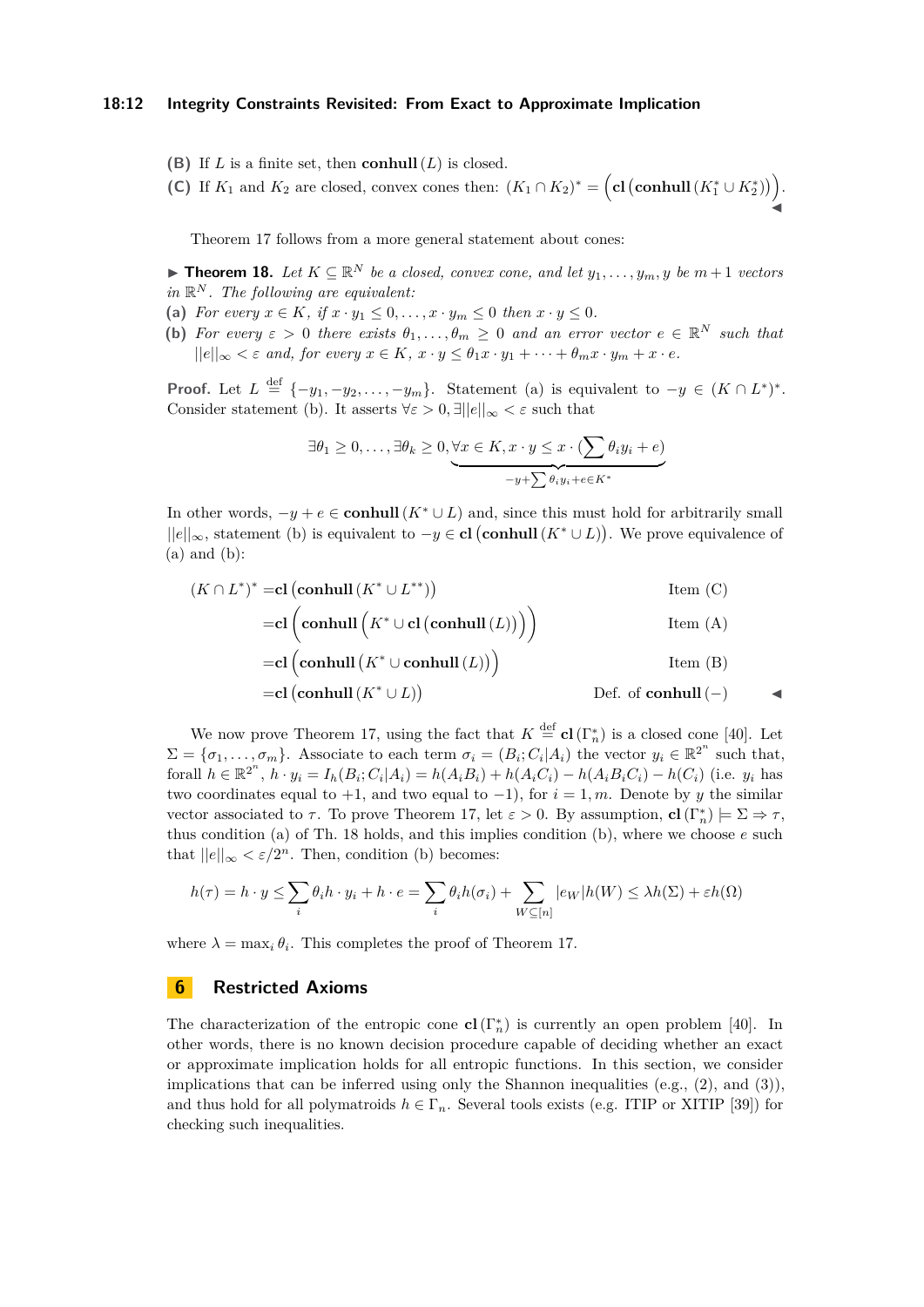This study is important for several reasons. First, by restricting to Shannon inequalities we obtain a sound, but in general incomplete method for deciding implications. All axioms for reasoning about MVD, FD, or semi-graphoid axioms<sup>[6](#page-12-2)</sup> [\[2,](#page-15-6) [27,](#page-16-16) [12\]](#page-15-8) are, in fact, based on Shannon inequalities. Second, under some syntactic restrictions, they are also complete; as we saw, they are complete for MVD and/or FDs, for saturated constraints and/or conditionals, and also for marginal constraints [\[12\]](#page-15-8). Third, Shannon inequalities are complete for reasoning for a different class of constraints, called *measure-based constraints*, which were introduced by Sayrafi et al. [\[32\]](#page-16-7) (where  $\Gamma_n$  is denoted by  $\mathcal{M}_{S}$ ) and shown to have a variety of applications.

We start by showing that every exact implication of CIs can be relaxed over  $\Gamma_n$ . This result was known, e.g. [\[17\]](#page-16-13); we re-state and prove it here for completeness.

**Figure 19.** Let  $\Sigma$ ,  $\tau$  be arbitrary CIs. If  $\Gamma_n \models_{EI} \Sigma \Rightarrow \tau$ , then there exist  $\lambda \geq 0$ , s.t.  $\Gamma_n \models h(\tau) \leq \lambda \cdot h(\Sigma)$ *. In other words, CIs admit relaxation over*  $\Gamma_n$ *.* 

**Proof.** (Sketch) We set  $K = \Gamma_n$  in Th. [18.](#page-11-3) Then *K* is polyhedral, hence  $K^*$  is finitely generated. Therefore, in the proof of Th. [18,](#page-11-3) the set  $K^* \cup L$  is finitely generated, hence **conhull**( $K^* \cup L$ ) is closed, therefore there is no need for an error vector *e* in Statement (b) of Th. [18,](#page-11-3) and, hence, no need for  $\varepsilon$  in AI [\(12\)](#page-10-5)

It follows that Shannon inequalities are incomplete for proving the implication  $\Sigma \Rightarrow \tau$ . where  $\Sigma$ ,  $\tau$  are given by Eq. [\(9\)](#page-10-0). This is a "non-Shannon" exact implication, i.e. it holds only in **cl**( $\Gamma_n^*$ ), but fails in  $\Gamma_n$ , otherwise it would admit a relaxation. The explanation is that Matus' inequality [\(11\)](#page-10-4) is a non-Shannon inequality. (The first example of a non-Shannon inequality is due to Yeung and Zhang [\[42\]](#page-17-5).) Next, we turn our attention to the size of the factor  $\lambda$ . We prove a lower bound of 3:

<span id="page-12-5"></span>**Find Theorem 20** ([\[9\]](#page-15-14)). *The following inequality holds for all polymatroids*  $h \in \Gamma_n$ *:* 

<span id="page-12-3"></span>
$$
h(Z) \le I_h(A;B|C) + I_h(A;B|D) + I_h(C;D|E) + I_h(A;E) + 3h(Z|A) + 2h(Z|B) \tag{14}
$$

*but the inequality fails if any of the coefficients* 3*,* 2 *are replaced by smaller values. In particular, denoting*  $\tau$ ,  $\Sigma$  *the terms on the two sides of Eq.[\(14\)](#page-12-3), the exact implication*  $\Gamma_n \models_{EI} \Sigma \Rightarrow \tau$ *holds, and does not have a 1-relaxation.*

We have checked the two claims in the theorem using the  $ITIP<sup>7</sup>$  $ITIP<sup>7</sup>$  $ITIP<sup>7</sup>$  tool. For the positive result, we also provide direct (manual) proof in the full version of this paper [\[18\]](#page-16-17). Since some EIs relax only with  $\lambda \geq 3$ , the next question is, how large does  $\lambda$  need to be? We prove this upper bound in [\[18\]](#page-16-17):

<span id="page-12-0"></span>**Find 11.** *If*  $\Gamma_n \models \Sigma \Rightarrow \tau$  *then*  $\Gamma_n \models \tau \leq (2^n)! \cdot h(\Sigma)$ *. In other words, every implication of CIs admits a*  $(2^n)!$ *-relaxation over*  $\Gamma_n$ *.* 

### <span id="page-12-1"></span>**7 Restricted Models**

In this section we restrict ourselves to models of uniform 2-tuple distributions. Recall that their entropic functions are the step functions,  $S_n$ . Denoting their conic hull by  $\mathcal{P}_n \stackrel{\text{def}}{=} \text{conhull}(\mathcal{S}_n)$ , we prove here that all EI's admit a 1-relaxation on  $\mathcal{P}_n$ . This study has two motivations. First, it leads to a complete, but unsound procedure for implication. A

<span id="page-12-2"></span><sup>&</sup>lt;sup>6</sup> Semi-graphoid axioms restricted to "strictly positive" distributions, which fail  $\Gamma_n^*$ .

<span id="page-12-4"></span><sup>7</sup> <http://user-www.ie.cuhk.edu.hk/~ITIP/>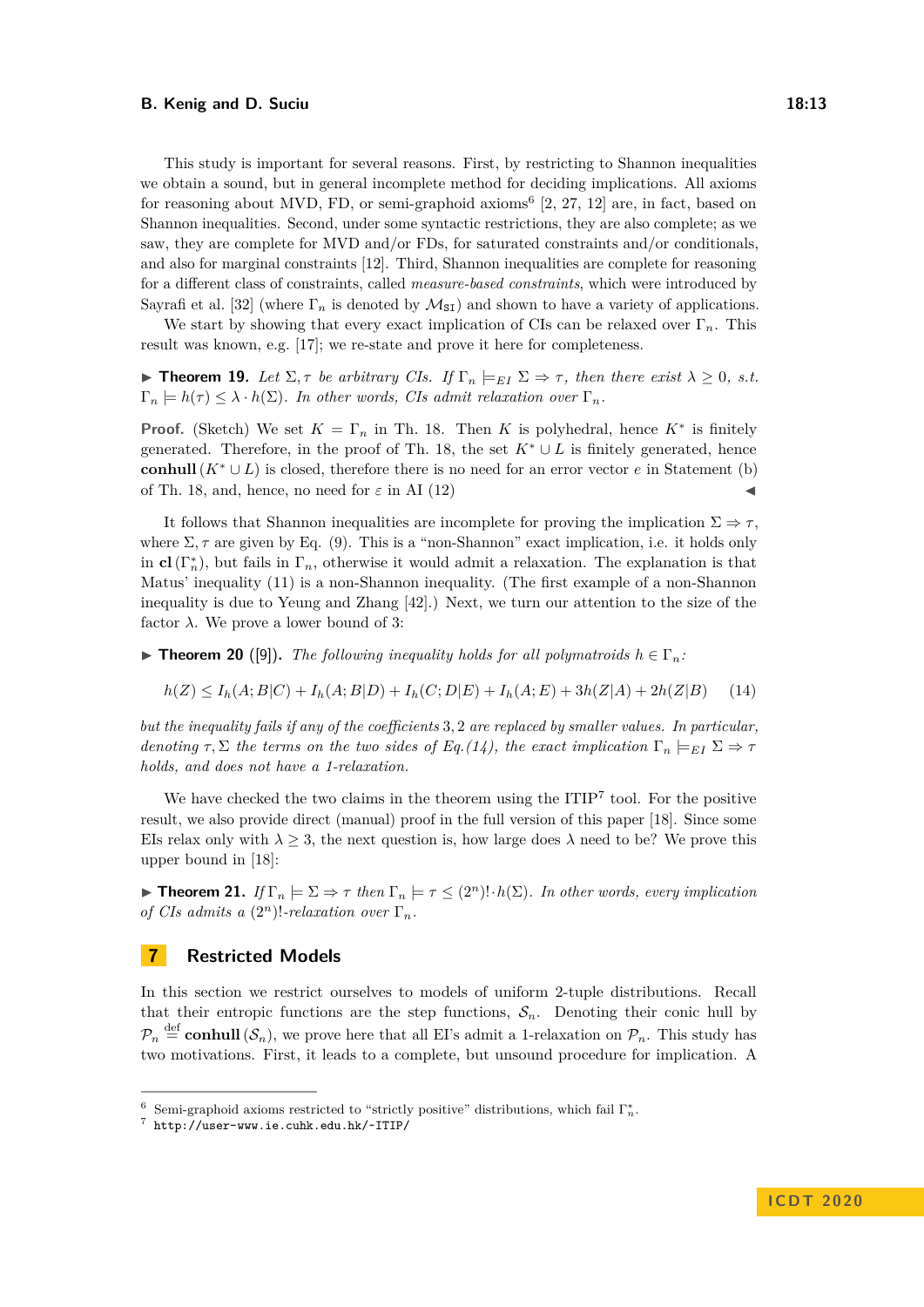### **18:14 Integrity Constraints Revisited: From Exact to Approximate Implication**

model checking system may verify an EI or AI by checking it on all 2-tuple distributions. As we saw in Sec. [4](#page-6-0) this procedure is sound and complete for saturated or conditional CI's, but it may be unsound in general, for example the inequality  $I_h(X; Y|Z) \leq I_h(X; Y)$  holds for all step functions, but fails on the "parity function" in Fig. [1](#page-5-1) (b). Second, this model checking procedure is sound and complete in an important application, namely for checking *differential constraints* in market basket analysis [\[33\]](#page-16-10). Differential constraints are more general than the CIs we discussed so far, yet we prove here that they, too, admit a 1-relaxation in  $\mathcal{P}_n$ . Thus, our relaxation result has immediate application to market basket constraints.

Consider a set of items  $\Omega = \{X_1, \ldots, X_n\}$ , and a set of baskets  $\mathcal{B} = \{b_1, \ldots, b_N\}$ where every basket is a subset  $b_i \subseteq \Omega$ . The *support function*  $f : 2^{\Omega} \to \mathbb{N}$  assigns to every subset  $W \subseteq \mathcal{B}$  the number of baskets in  $\mathcal{B}$  that contain the set  $W: f(W) = |\{i\}|$  $i \in [N], W \subseteq b_i \in \mathcal{B}$ . A constraint  $f(W) = f(WX)$  asserts that every basket that contains *W* also contains *X*. Sayrafi and Van Gucht [\[33\]](#page-16-10) define the *density* of a function  $f: 2^{\Omega} \to \mathbb{N}$ as  $d_f(W) \stackrel{\text{def}}{=} \sum_{Z:W \subseteq Z} (-1)^{|Z-W|} f(Z)$ ; we show below this equals the number of baskets  $b_i \in \mathcal{B}$  s.t.  $W = b_i$ . Then, they define a *differential constraint* to be a statement of the form  $d_f(W) = 0$ , for some  $W \subseteq \Omega$ , and study the implication problem of differential constraints.

We now explain the connection to step functions  $\mathcal{S}_n$ ; for the purpose of this discussion we consider  $h_{\Omega}$  to be a step function, which is  $h_{\Omega} \equiv 0$  (Sec [2.2\)](#page-4-0). Fix  $i \in [N]$  and consider the single basket  $b_i \in \mathcal{B}$ . Define  $f_{b_i}$  to be the support function for the singleton set  $\{b_i\}$ , that is  $f_{b_i}(W) = 1$  if  $W \subseteq b_i$  and 0 otherwise. It follows that  $h_{b_i}(W) \stackrel{\text{def}}{=} 1 - f_{b_i}(W)$  is precisely the step function at  $b_i$ . The support function for  $\mathcal{B} = \{b_1, \ldots, b_N\}$  is  $f = \sum_{i \in [N]} f_{b_i} = N - h$ , where  $h \stackrel{\text{def}}{=} \sum_{i \in [N]} h_{b_i} \in \mathcal{P}_n$ . Thus, any support function f gives rise to a polymatroid  $h \stackrel{\text{def}}{=} N - f \in \mathcal{P}_n$ . By linearity, their densities are related by  $d_f = d_N - d_h$ , where  $d_N$  is the density of the constant function *N*:  $d_N(W) = N \cdot \sum_{Z: W \subseteq Z \subseteq \Omega} (-1)^{|Z-W|}$ , thus  $d_N(\Omega) = N$ and  $d_N(W) = 0$  for  $W \subsetneq \Omega$ ; in particular,  $d_f(W) = -d_h(W)$  for  $W \subsetneq \Omega$ . Conversely, any  $h = \sum_{U \subseteq \Omega} c_U h_U \in \mathcal{P}_n$ , where  $c_U \ge 0$ , and any  $N \ge \sum_U c_U$  gives rise to a set of baskets  $\mathcal{B}$ of size  $\overline{N}$ , where each set  $U \subsetneq \Omega$  occurs exactly  $c_U$  times and  $\Omega$  occurs exactly  $N - \sum_U c_U$ times, such that the support function of  $\mathcal{B}$  is  $f = |\mathcal{B}| - h$ . Therefore, the implication problem of differential constraints studied in [\[33\]](#page-16-10) is equivalent to the implication problem for  $\mathcal{P}_n$ . We prove that the latter admits a 1-relaxation. We start with a lemma (proof in Appendix):

<span id="page-13-0"></span>► **Lemma 22.** *Fix a function*  $h: 2^{\Omega} \to \mathbb{R}$  *s.t.*  $h(\emptyset) = 0$ *. Then*  $h = \sum_{Z \subset \Omega} (-d_h(Z)) \cdot h_Z$ *. In other words, the step functions*  $h_Z$  *form a basis for the vector space*  $\{\tilde{h \in R^2}^n \mid h(\emptyset) = 0\}$ *.* 

Fix a step function,  $h = h_W$ . By the Lemma,  $h_W$  admits a unique decomposition  $h_W = \sum_{Z \subseteq \Omega} (-d_{hw}(Z))h_Z$ ; it follows that  $d_{hw}(Z) = -1$  when  $Z = W$  and  $d_{hw}(Z) = 0$ otherwise. In particular,  $d_h \leq 0$  forall  $h \in \mathcal{P}_n$ . Fix a set of baskets  $\mathcal{B} = \{b_1, \ldots, b_N\}$ , and let *f* be its support function. We prove that  $d_f(Z)$  is equal to the number of baskets  $b_i$  s.t.  $Z = b_i$ ; in particular  $d_f \geq 0$ . Indeed, for  $Z = \Omega$  this follows from the definition of the differential  $d_f$ , while for  $Z \subsetneq \Omega$  we use the fact that  $f = N - \sum_i h_{b_i}$  and  $d_f(Z) = -\sum_i d_{h_{b_i}}(Z)$ .

The quantity  $I_h(y_1; y_2; \dots; y_m|W) \stackrel{\text{def}}{=} -\sum_{Z:W \subseteq Z \subseteq \{y_1, \dots, y_m\}} (-1)^{|Z-W|} h(Z)$  is called the *conditional multivariate mutual information*, thus,  $-d_h(W)$  is a saturated conditional mul-tivariate mutual information. We show in the full paper [\[18\]](#page-16-17) that  $-d_h(W)$  is precisely the I-measure of an atom in I-measure theory [\[40\]](#page-17-6).

Once we have motivated the critical role of the negated densities  $-d_h(W)$ , we define an *I-measure constraint* to be an arbitrary sum  $\sigma = -\sum_i d_h(W_i)$ ; the exact constraint is the assertion  $\sigma = 0$ , while an approximate constraint asserts some bound,  $\sigma \leq c$ . The differential constraints [\[33\]](#page-16-10) are special cases of I-measure constraints. Any CI constraint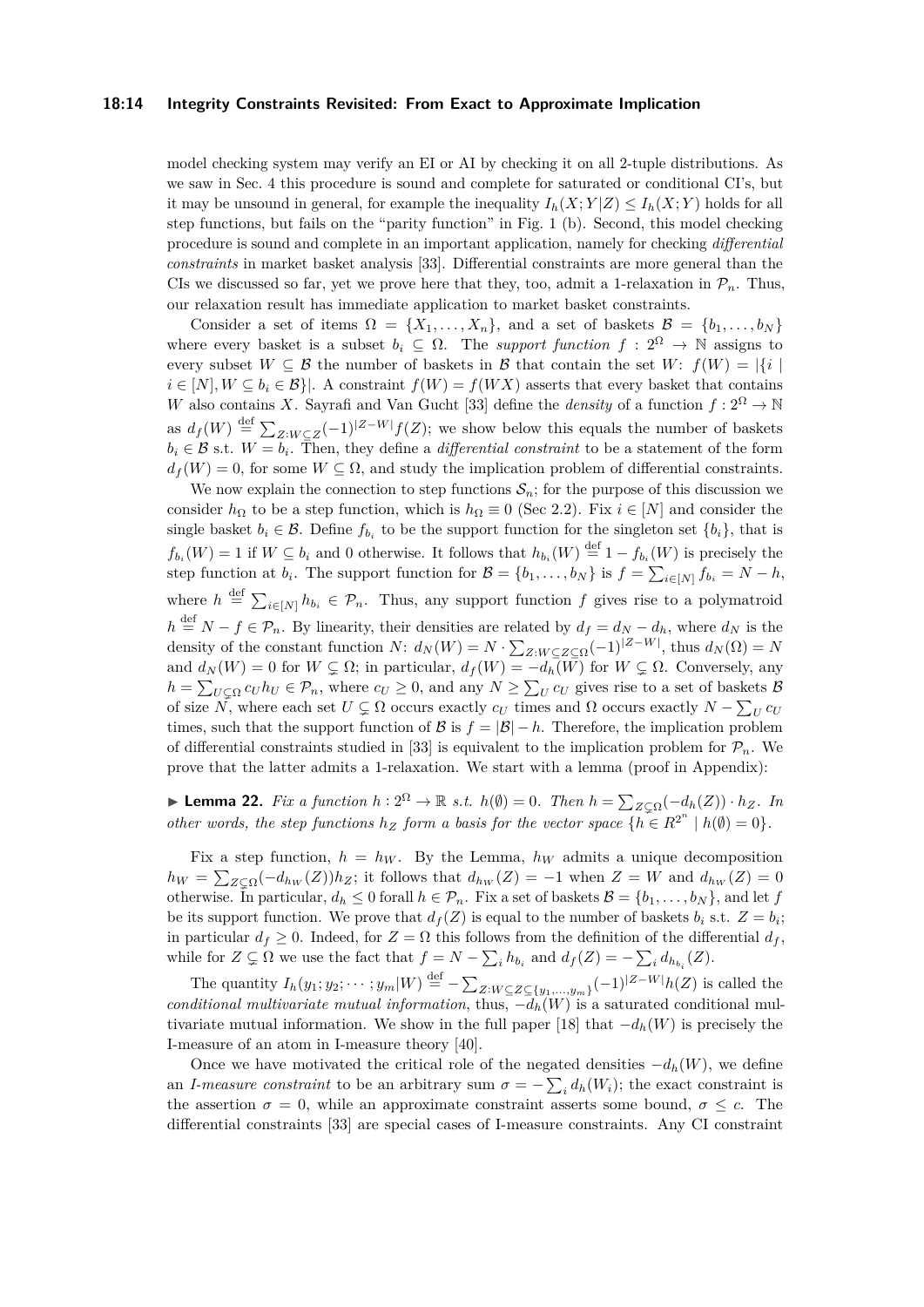is also a special case of an I-measure, for example  $h(Y|X) = -\sum_{W:X\subseteq W,Y\not\subseteq W} d_h(W)$ , and  $I_h(Y;Z|X) = -\sum_{W:X\subseteq W,X\nsubseteq W,Y\nsubseteq W} d_h(W)$ . Since  $d_h \leq 0$  for  $h \in \mathcal{P}_n$ , it follows that all I-measure constraints are  $\geq 0$ . We prove<sup>[8](#page-14-1)</sup>:

<span id="page-14-0"></span> $\triangleright$  **Theorem 23.** *Exact implications of I-measure constraints admit a 1-relaxation in*  $\mathcal{P}_n$ *.* 

**Proof.** Consider an implication  $\Sigma \Rightarrow \tau$  where all constraints in  $\Sigma$ ,  $\tau$  are I-measure constraints. Let  $\tau = -\sum_i d_h(W_i)$ . Then, for every *i*, there exists some constraint  $\sigma = -\sum_j d_h(W_j) \in \Sigma$ such that  $W_i = W_j$  for some *j*, proving the theorem. If not, then for the step function  $h \stackrel{\text{def}}{=} h_{W_i}$ we have  $h(\sigma) = 0$  forall  $\sigma \in \Sigma$ , yet  $h(\tau) = 1$ , contradicting the assumption  $P_n \models \Sigma \Rightarrow \sigma$ .

I **Example 24.** Consider Example 4.3 in [\[33\]](#page-16-10): *d*<sup>1</sup> = *f*(*A*) +*f*(*ABCD*)−*f*(*ABC*)−*f*(*ACD*),  $d_2 = f(C) - f(CD)$ , and  $d = f(AB) - f(ABD)$ . Sayrafi and Van Gucht prove  $d_1 = d_2 = 0$ implies  $d = 0$  for all support functions f. The quantity  $d_1$  represents the number of baskets that contain  $A$ , but do not contain  $BC$  nor  $CD$ , while  $d_2$  is the number of baskets that contain *C* but not *D*. Our theorem converts the exact implication into an inequality as follows. Denote by  $\sigma_1 \stackrel{\text{def}}{=} I_h(BC; CD|A), \sigma_2 \stackrel{\text{def}}{=} h(D|C), \tau \stackrel{\text{def}}{=} h(D|AB), P_n \models (\sigma_1 = \sigma_2 = 0 \Rightarrow \tau = 0)$ relaxes to  $P_n \models \sigma_1 + \sigma_2 \geq \tau$ , which translates into  $d_1 + d_2 \leq d$  forall support functions *f*.

# **8 Discussion and Future Work**

**Number of Repairs.** A natural way to measure the degree of a constraint in a relation instance *R* is by the number of repairs needed to enforce the constraint on *R*. In the case of a key constraint,  $X \to Y$ , where  $XY = \Omega$ , our information-theoretic measure is naturally related to the number of repairs, as follows. If  $h(Y|X) = c$ , where h is the entropy of the empirical distribution on *R*, then one can check  $|R|/|\Pi_X(R)| \leq 2^c$ . Thus, the number of repairs  $|R| - |\Pi_X(R)|$  is at most  $(2<sup>c</sup> - 1)|\Pi_X(R)|$ . We leave for future work an exploration of the connections between number of repairs and information theoretic measures.

**Small Model Property.** We have proven in Sec. [4](#page-6-0) that several classes of implications (including saturated CIs, FDs, and MVDs) have a "small model" property: if the implication holds for all uniform, 2-tuple distributions, then it holds in general. In other words, it suffices to check the implication on the step functions  $S_n$ . One question is whether this small model property continues to hold for other tractable classes of implications in the literature. For example, Geiger and Pearl [\[12\]](#page-15-8) give an axiomatization (and, hence, a decision procedure) for *marginal* CIs. However, marginal CIs do not have the same small model property. Indeed, the implication  $(X \perp Y) \& (X \perp Z) \Rightarrow (X \perp YZ)$  holds for all uniform 2-tuple distributions (because  $I_h(X; YZ) \leq I_h(X; Y) + I_h(X; Z)$  holds for all step functions), however it fails for the "parity distribution" in Fig[.1\(](#page-5-1)b). We leave for future work an investigation of the small model property for other classes of constraints.

**Proof Techniques.** Since we had to integrate concepts from both database theory and information theory, we had to make a choice of which proof techniques to favor. In particular,  $P_n$ , the cone closure of the step functions, is better known in information theory as the *set of entropic functions with a non-negative I-measure*. After trying both alternatives, we have chosen to favor the step functions in most of the proofs, because of their connection to 2-tuple relations. We explain in the full paper [\[18\]](#page-16-17) the connection to the I-measure, and include the proof of Th. [11,](#page-7-1) which is easier to express in that language.

<span id="page-14-1"></span><sup>8</sup> A version of this proof based on I-measure theory appears in the full version of the paper [\[18\]](#page-16-17).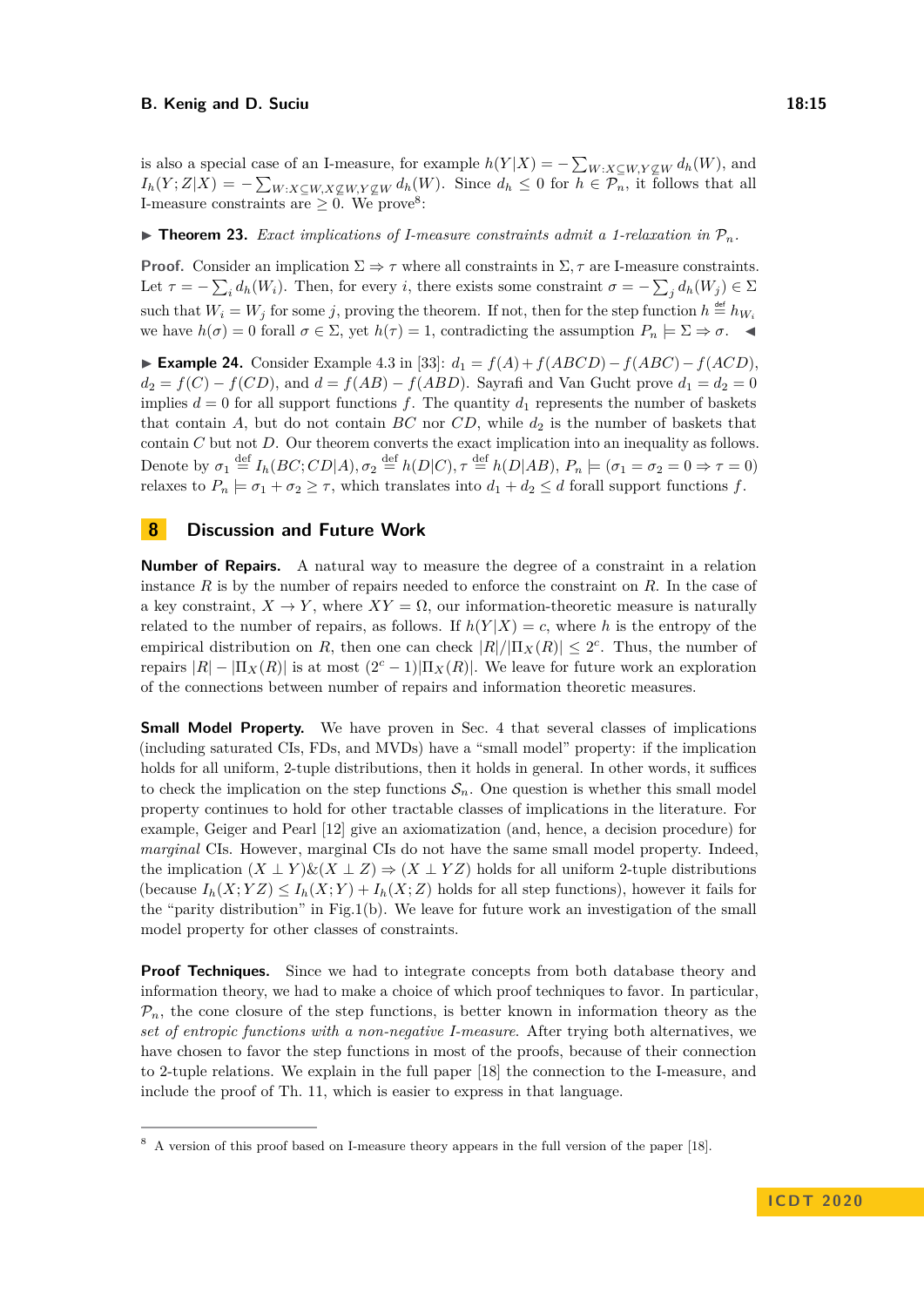### **18:16 Integrity Constraints Revisited: From Exact to Approximate Implication**

**Bounds on the factor**  $\lambda$ . In the early stages of this work we conjectured that all CIs in  $\Gamma_n$ admit 1-relaxation, until we discovered the counterexample in Th. [20,](#page-12-5) where  $\lambda = 3$ . On the other hand, the only general upper bound is (2*<sup>n</sup>*)!. None of them is likely to be tight. We leave for future work the task of finding tighter bounds for *λ*.

#### **References**

- <span id="page-15-5"></span>**1** William Ward Armstrong and Claude Delobel. Decomposition and Functional Dependencies in Relations. *ACM Trans. Database Syst.*, 5(4):404–430, 1980. [doi:10.1145/320610.320620](https://doi.org/10.1145/320610.320620).
- <span id="page-15-6"></span>**2** Catriel Beeri, Ronald Fagin, and John H. Howard. A Complete Axiomatization for Functional and Multivalued Dependencies in Database Relations. In *Proceedings of the 1977 ACM SIGMOD International Conference on Management of Data, Toronto, Canada, August 3-5, 1977.*, pages 47–61, 1977. [doi:10.1145/509404.509414](https://doi.org/10.1145/509404.509414).
- <span id="page-15-2"></span>**3** Tobias Bleifuß, Susanne Bülow, Johannes Frohnhofen, Julian Risch, Georg Wiese, Sebastian Kruse, Thorsten Papenbrock, and Felix Naumann. Approximate Discovery of Functional Dependencies for Large Datasets. In *Proceedings of the 25th ACM International Conference on Information and Knowledge Management, CIKM 2016, Indianapolis, IN, USA, October 24-28, 2016*, pages 1803–1812, 2016. [doi:10.1145/2983323.2983781](https://doi.org/10.1145/2983323.2983781).
- <span id="page-15-13"></span>**4** Stephen Boyd and Lieven Vandenberghe. *Convex Optimization*. Cambridge University Press, 2004. [doi:10.1017/CBO9780511804441](https://doi.org/10.1017/CBO9780511804441).
- <span id="page-15-4"></span>**5** Toon Calders and Jan Paredaens. Axiomatization of Frequent Sets. In Jan Van den Bussche and Victor Vianu, editors, *Database Theory — ICDT 2001*, pages 204–218, Berlin, Heidelberg, 2001. Springer Berlin Heidelberg.
- <span id="page-15-11"></span>**6** Terence Chan. Recent Progresses in Characterising Information Inequalities. *Entropy*, 13(2):379– 401, 2011. [doi:10.3390/e13020379](https://doi.org/10.3390/e13020379).
- <span id="page-15-1"></span>**7** Xu Chu, Ihab F. Ilyas, Paolo Papotti, and Yin Ye. RuleMiner: Data quality rules discovery. In *IEEE 30th International Conference on Data Engineering, Chicago, ICDE 2014, IL, USA, March 31 - April 4, 2014*, pages 1222–1225, 2014. [doi:10.1109/ICDE.2014.6816746](https://doi.org/10.1109/ICDE.2014.6816746).
- <span id="page-15-9"></span>**8** Mehmet M. Dalkilic and Edward L. Roberston. Information Dependencies. In *Proceedings of the Nineteenth ACM SIGMOD-SIGACT-SIGART Symposium on Principles of Database Systems*, PODS '00, pages 245–253, New York, NY, USA, 2000. ACM. [doi:10.1145/335168.336059](https://doi.org/10.1145/335168.336059).
- <span id="page-15-14"></span>**9** Randall Dougherty, Christopher F. Freiling, and Kenneth Zeger. Linear rank inequalities on five or more variables. *CoRR*, abs/0910.0284, 2009. [arXiv:0910.0284](http://arxiv.org/abs/0910.0284).
- <span id="page-15-10"></span>**10** Ronald Fagin. Horn clauses and database dependencies. *J. ACM*, 29(4):952–985, 1982. [doi:10.1145/322344.322347](https://doi.org/10.1145/322344.322347).
- <span id="page-15-3"></span>**11** Abram Friesen and Pedro Domingos. The Sum-Product Theorem: A Foundation for Learning Tractable Models. In Maria Florina Balcan and Kilian Q. Weinberger, editors, *Proceedings of The 33rd International Conference on Machine Learning*, volume 48 of *Proceedings of Machine Learning Research*, pages 1909–1918, New York, New York, USA, June 2016. PMLR. URL: <http://proceedings.mlr.press/v48/friesen16.html>.
- <span id="page-15-8"></span>**12** Dan Geiger and Judea Pearl. Logical and Algorithmic Properties of Conditional Independence and Graphical Models. *The Annals of Statistics*, 21(4):2001–2021, 1993. URL: [http://www.](http://www.jstor.org/stable/2242326) [jstor.org/stable/2242326](http://www.jstor.org/stable/2242326).
- <span id="page-15-0"></span>**13** Chris Giannella and Edward L. Robertson. On approximation measures for functional dependencies. *Inf. Syst.*, 29(6):483–507, 2004. [doi:10.1016/j.is.2003.10.006](https://doi.org/10.1016/j.is.2003.10.006).
- <span id="page-15-12"></span>**14** Marc Gyssens, Mathias Niepert, and Dirk Van Gucht. On the completeness of the semigraphoid axioms for deriving arbitrary from saturated conditional independence statements. *Inf. Process.*  $Lett.,\ 114(11):628\hbox{--}633,\ 2014.\ \texttt{doi:10.1016/j.ipl.2014.05.010}.$  $Lett.,\ 114(11):628\hbox{--}633,\ 2014.\ \texttt{doi:10.1016/j.ipl.2014.05.010}.$  $Lett.,\ 114(11):628\hbox{--}633,\ 2014.\ \texttt{doi:10.1016/j.ipl.2014.05.010}.$
- <span id="page-15-7"></span>**15** Christian Herrmann. Corrigendum to "On the undecidability of implications between embedded multivalued database dependencies" [Inform. and Comput. 122(1995) 221-235]. *Inf. Comput.*, 204(12):1847–1851, 2006. [doi:10.1016/j.ic.2006.09.002](https://doi.org/10.1016/j.ic.2006.09.002).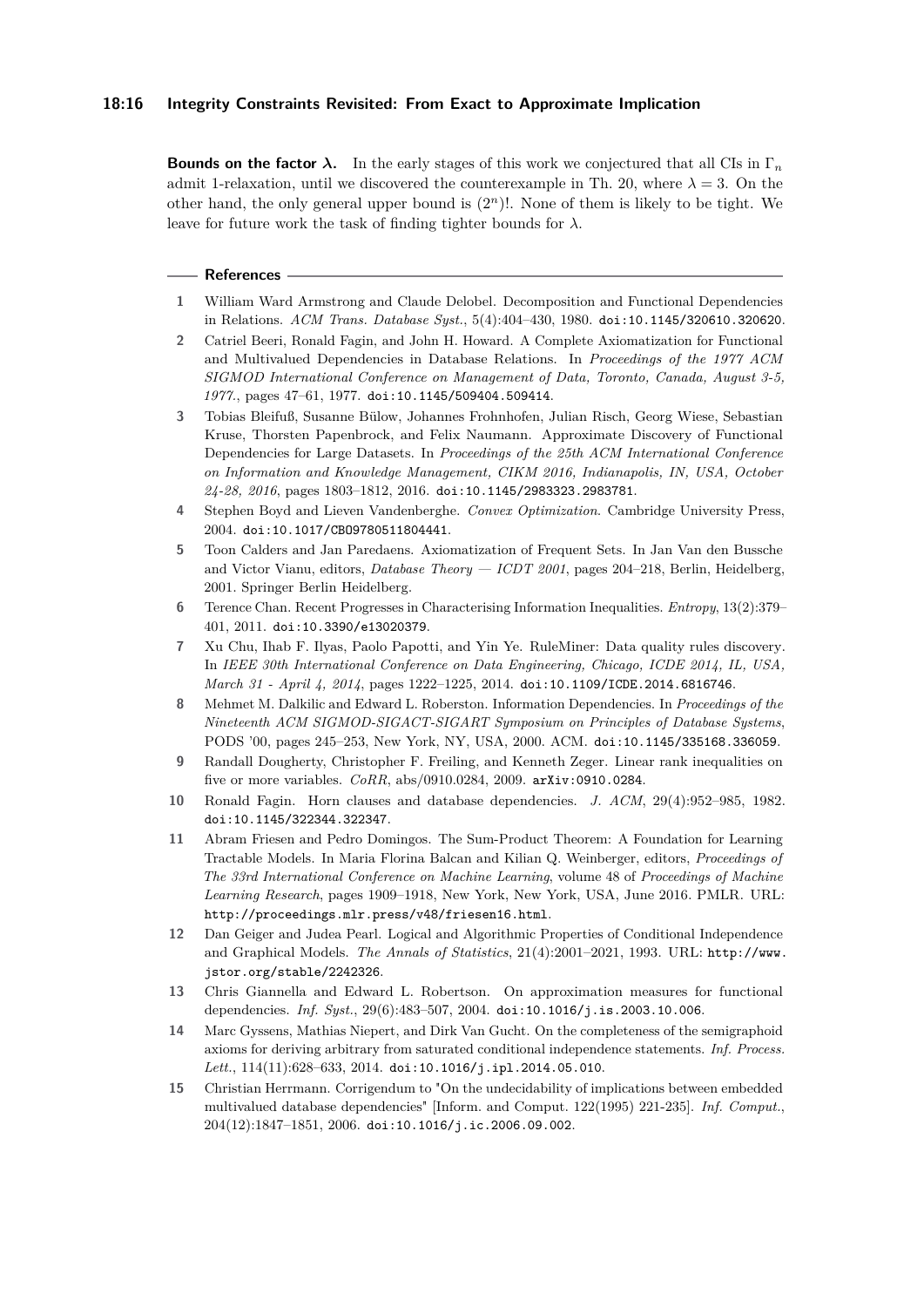- <span id="page-16-1"></span>**16** Ihab F. Ilyas and Xu Chu. Trends in Cleaning Relational Data: Consistency and Deduplication. *Foundations and Trends in Databases*, 5(4):281–393, 2015. [doi:10.1561/1900000045](https://doi.org/10.1561/1900000045).
- <span id="page-16-13"></span>**17** Tarik Kaced and Andrei E. Romashchenko. Conditional Information Inequalities for Entropic and Almost Entropic Points. *IEEE Trans. Information Theory*, 59(11):7149–7167, 2013. [doi:10.1109/TIT.2013.2274614](https://doi.org/10.1109/TIT.2013.2274614).
- <span id="page-16-17"></span>**18** Batya Kenig and Dan Suciu. Integrity Constraints Revisited: From Exact to Approximate Implication. *CoRR*, abs/1812.09987, 2018. [arXiv:1812.09987](http://arxiv.org/abs/1812.09987).
- <span id="page-16-9"></span>**19** Juha Kontinen, Sebastian Link, and Jouko Väänänen. Independence in Database Relations. In Leonid Libkin, Ulrich Kohlenbach, and Ruy de Queiroz, editors, *Logic, Language, Information, and Computation*, pages 179–193, Berlin, Heidelberg, 2013. Springer Berlin Heidelberg.
- <span id="page-16-0"></span>**20** Sebastian Kruse and Felix Naumann. Efficient Discovery of Approximate Dependencies. *PVLDB*, 11(7):759–772, 2018. [doi:10.14778/3192965.3192968](https://doi.org/10.14778/3192965.3192968).
- <span id="page-16-11"></span>**21** Tony T. Lee. An Information-Theoretic Analysis of Relational Databases - Part I: Data Dependencies and Information Metric. *IEEE Trans. Software Eng.*, 13(10):1049–1061, 1987. [doi:10.1109/TSE.1987.232847](https://doi.org/10.1109/TSE.1987.232847).
- <span id="page-16-6"></span>**22** Chen Li, editor. *Proceedings of the Twenty-fourth ACM SIGACT-SIGMOD-SIGART Symposium on Principles of Database Systems, June 13-15, 2005, Baltimore, Maryland, USA*. ACM, 2005. URL: <http://dl.acm.org/citation.cfm?id=1065167>.
- <span id="page-16-8"></span>**23** David Maier. *Theory of Relational Databases*. Computer Science Pr, 1983.
- <span id="page-16-12"></span>**24** Francesco M. Malvestuto. Statistical treatment of the information content of a database. *Inf. Syst.*, 11(3):211–223, 1986. [doi:10.1016/0306-4379\(86\)90029-3](https://doi.org/10.1016/0306-4379(86)90029-3).
- <span id="page-16-14"></span>**25** F. Matúš. Infinitely Many Information Inequalities. In *2007 IEEE International Symposium on Information Theory*, pages 41–44, June 2007. [doi:10.1109/ISIT.2007.4557201](https://doi.org/10.1109/ISIT.2007.4557201).
- <span id="page-16-5"></span>**26** Alejandro Molina, Antonio Vergari, Nicola Di Mauro, Sriraam Natarajan, Floriana Esposito, and Kristian Kersting. Mixed Sum-Product Networks: A Deep Architecture for Hybrid Domains. In *Proceedings of the Thirty-Second AAAI Conference on Artificial Intelligence, (AAAI-18), the 30th innovative Applications of Artificial Intelligence (IAAI-18), and the 8th AAAI Symposium on Educational Advances in Artificial Intelligence (EAAI-18), New Orleans, Louisiana, USA, February 2-7, 2018*, pages 3828–3835, 2018. URL: [https://www.aaai.org/](https://www.aaai.org/ocs/index.php/AAAI/AAAI18/paper/view/16865) [ocs/index.php/AAAI/AAAI18/paper/view/16865](https://www.aaai.org/ocs/index.php/AAAI/AAAI18/paper/view/16865).
- <span id="page-16-16"></span>**27** Judea Pearl and Azaria Paz. Graphoids: Graph-Based Logic for Reasoning about Relevance Relations or When would x tell you more about y if you already know z? In *ECAI*, pages 357–363, 1986.
- <span id="page-16-2"></span>**28** Jean-Philippe Pellet and André Elisseeff. Using Markov Blankets for Causal Structure Learning. *Journal of Machine Learning Research*, 9:1295–1342, 2008. [doi:10.1145/1390681.1442776](https://doi.org/10.1145/1390681.1442776).
- <span id="page-16-4"></span>**29** Hoifung Poon and Pedro M. Domingos. Sum-Product Networks: A New Deep Architecture. In *UAI 2011, Proceedings of the Twenty-Seventh Conference on Uncertainty in Artificial Intelligence, Barcelona, Spain, July 14-17, 2011*, pages 337–346, 2011. URL: [https://dslpitt.org/](https://dslpitt.org/uai/displayArticleDetails.jsp?mmnu=1&smnu=2&article_id=2194&proceeding_id=27) [uai/displayArticleDetails.jsp?mmnu=1&smnu=2&article\\_id=2194&proceeding\\_id=27](https://dslpitt.org/uai/displayArticleDetails.jsp?mmnu=1&smnu=2&article_id=2194&proceeding_id=27).
- <span id="page-16-15"></span>**30** Yehoshua Sagiv, Claude Delobel, D. Scott Parker, Jr., and Ronald Fagin. An Equivalence Between Relational Database Dependencies and a Fragment of Propositional Logic. *J. ACM*, 28(3):435–453, July 1981. [doi:10.1145/322261.322263](https://doi.org/10.1145/322261.322263).
- <span id="page-16-3"></span>**31** Babak Salimi, Johannes Gehrke, and Dan Suciu. Bias in OLAP Queries: Detection, Explanation, and Removal. In *Proceedings of the 2018 International Conference on Management of Data, SIGMOD Conference 2018, Houston, TX, USA, June 10-15, 2018*, pages 1021–1035, 2018. [doi:10.1145/3183713.3196914](https://doi.org/10.1145/3183713.3196914).
- <span id="page-16-7"></span>**32** Bassem Sayrafi, Dirk Van Gucht, and Marc Gyssens. The implication problem for measurebased constraints. *Inf. Syst.*, 33(2):221–239, 2008. [doi:10.1016/j.is.2007.07.005](https://doi.org/10.1016/j.is.2007.07.005).
- <span id="page-16-10"></span>**33** Bassem Sayrafi and Dirk Van Gucht. Differential Constraints. In *Proceedings of the Twentyfourth ACM SIGMOD-SIGACT-SIGART Symposium on Principles of Database Systems*, PODS '05, pages 348–357, New York, NY, USA, 2005. ACM. [doi:10.1145/1065167.1065213](https://doi.org/10.1145/1065167.1065213).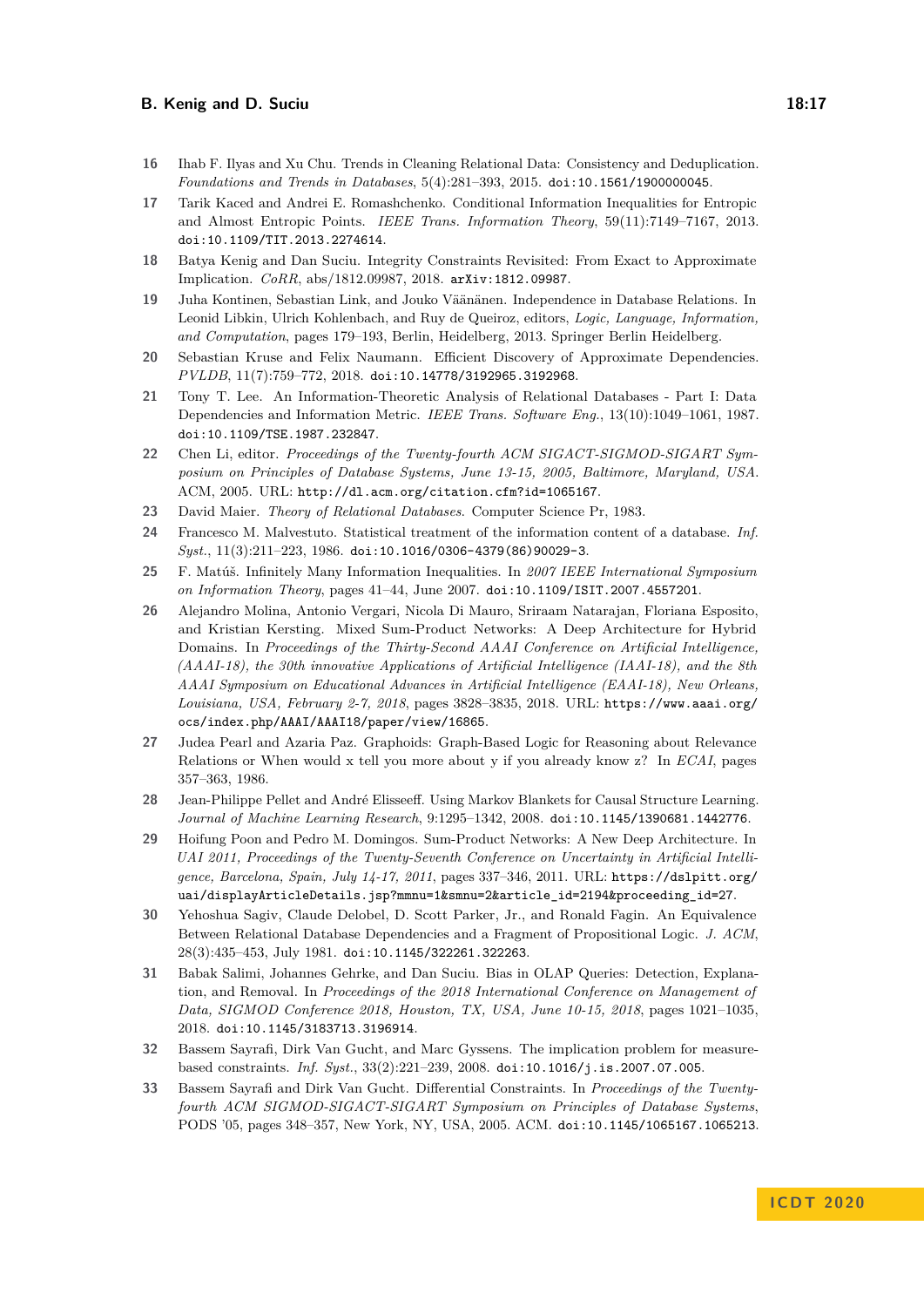### **18:18 Integrity Constraints Revisited: From Exact to Approximate Implication**

- <span id="page-17-0"></span>**34** Yannis Sismanis, Paul Brown, Peter J. Haas, and Berthold Reinwald. GORDIAN: efficient and scalable discovery of composite keys. In *Proceedings of the 32nd International Conference on Very Large Data Bases, Seoul, Korea, September 12-15, 2006*, pages 691–702, 2006. URL: <http://dl.acm.org/citation.cfm?id=1164187>.
- <span id="page-17-1"></span>**35** Peter Spirtes, Clark N Glymour, and Richard Scheines. *Causation, prediction, and search*. MIT press, 2000.
- <span id="page-17-2"></span>**36** Milan Studený. Conditional Independence Relations have no finite complete characterization. In *11th Prague Conf. Information Theory, Statistical Decision Foundation and Random Processes*, pages 377–396. Norwell, MA, 1990.
- <span id="page-17-8"></span>**37** Milan Studený. Convex cones in finite-dimensional real vector spaces. *Kybernetika*, 29(2):180– 200, 1993. URL: <http://www.kybernetika.cz/content/1993/2/180>.
- <span id="page-17-3"></span>**38** S. K. Michael Wong, Cory J. Butz, and Dan Wu. On the implication problem for probabilistic conditional independency. *IEEE Trans. Systems, Man, and Cybernetics, Part A*, 30(6):785–805, 2000. [doi:10.1109/3468.895901](https://doi.org/10.1109/3468.895901).
- <span id="page-17-9"></span>**39** Raymond W. Yeung. A framework for linear information inequalities. *IEEE Trans. Information Theory*, 43(6):1924–1934, 1997. [doi:10.1109/18.641556](https://doi.org/10.1109/18.641556).
- <span id="page-17-6"></span>**40** Raymond W. Yeung. *Information Theory and Network Coding*. Springer Publishing Company, Incorporated, 1 edition, 2008.
- <span id="page-17-4"></span>**41** Zhen Zhang and Raymond W. Yeung. A non-Shannon-type conditional inequality of information quantities. *IEEE Trans. Information Theory*, 43(6):1982–1986, 1997. [doi:10.1109/18.641561](https://doi.org/10.1109/18.641561).
- <span id="page-17-5"></span>**42** Zhen Zhang and Raymond W. Yeung. On Characterization of Entropy Function via Information Inequalities. *IEEE Trans. Information Theory*, 44(4):1440–1452, 1998. [doi:10.1109/18.](https://doi.org/10.1109/18.681320) [681320](https://doi.org/10.1109/18.681320).

# <span id="page-17-7"></span>**A Example for Section [5](#page-9-1)**

Theorem [16](#page-9-0) states that some EI does not relax to an AI. The example, based on [\[17\]](#page-16-13), uses 4 random variables, hence it is essentially a statement about  $\mathbb{R}^{15}$ , making it difficult to visualize its underlying geometry. We give here a simpler counterexample, in  $\mathbb{R}^3$ , albeit in a vector space unrelated to information theory.

Let  $K \stackrel{\text{def}}{=} \left\{ \begin{pmatrix} x_1 & x_2 \end{pmatrix} \right\}$ *x*<sup>2</sup> *x*<sup>3</sup>  $\setminus$  $|x_1 \geq 0, x_3 \geq 0, x_1x_3 \geq x_2^2$  be the cone of semi-positive def-

inite 2 × 2 matrices. This is known to be a convex cone, also called the *positive semidefinite cone* [\[4\]](#page-15-13). Equivalently, we view *K* as a cone in  $\mathbb{R}^3$ , namely  $K = \{(x_1, x_2, x_3) \mid$  $x_1 \geq 0, x_3 \geq 0, x_1x_3 \geq x_2^2$  Then *K* satisfies the following Exact Implication:

$$
\forall (x_1, x_2, x_3) \in K: \ x_1 \le 0 \Rightarrow x_2 \le 0
$$

because  $x_1 \leq 0$  is equivalent to  $x_1 = 0$ , implying  $x_2^2 \leq 0$  thus  $x_2 = 0$ . However, *K* does not satisfy the corresponding Approximate Implication, more precisely the following is false:

$$
\exists \lambda > 0, \forall (x_1, x_2, x_3) \in K: \quad x_2 \le \lambda x_1 \tag{this is false}
$$

Indeed, for every choice of  $\lambda > 0$ , choose  $0 < x_1 < 1/\lambda$ , and let  $x_2 = 1$ ,  $x_3 = 1/x_1$ . Then  $(x_1, x_2, x_3) \in K$ , yet  $x_2 > \lambda x_1$ .

Instead, Theorem [18](#page-11-3) states that, for every  $\varepsilon > 0$ , there exists  $\lambda > 0$ , and an error term **e** =  $(e_1, e_2, e_3)$ , with  $e_1, e_2, e_3 < \varepsilon$ , such that:

$$
\forall \mathbf{x} \in K : \qquad x_2 \le \lambda x_1 + e_1 x_1 + e_2 x_2 + e_3 x_3
$$

In our simple example, this statement is easily verified. Indeed, given  $\varepsilon > 0$ , define  $\lambda \stackrel{\text{def}}{=} 1/\varepsilon$ and  $\mathbf{e} \stackrel{\text{def}}{=} (0, 0, \varepsilon/4)$ . Then  $\lambda x_1 + (e_1 x_1 + e_2 x_2 + e_3 x_3) = \frac{1}{\varepsilon} x_1 + \frac{\varepsilon}{4} x_3 \ge 2 \sqrt{\frac{1}{4} x_1 x_3} = \sqrt{x_1 x_3} \ge 0$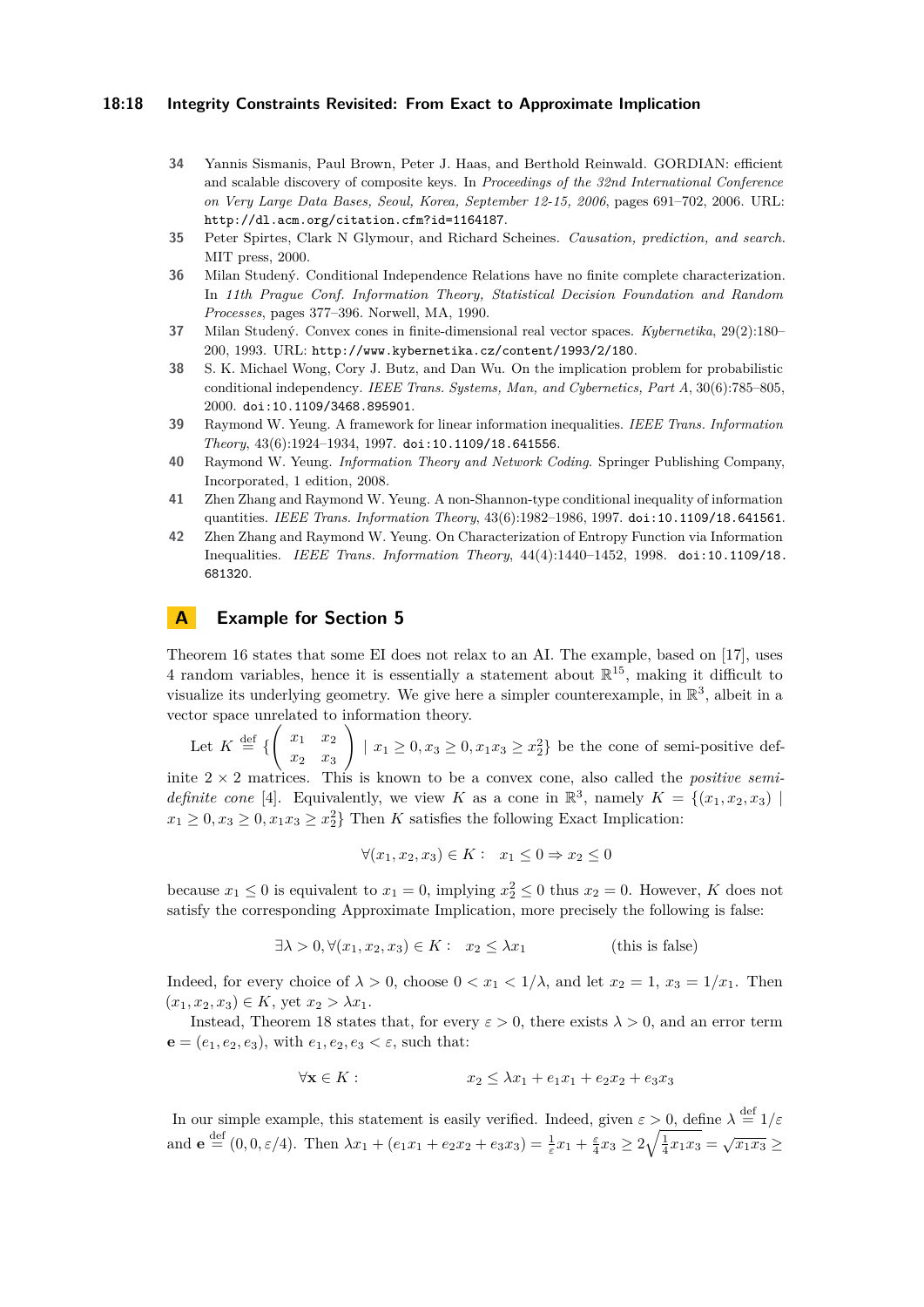$|x_2| > x_2$  proving the AI. This simple example explains why the error term is necessary in Theorem [18.](#page-11-3)

Geometrically, the error term is necessary whenever the cone **conhull**  $(K^* \cup L)$  used in the proof of Theorem [18](#page-11-3) is not closed. In our example  $K^* = K$  because the positive, semi-definite cone is self-dual [\[4\]](#page-15-13), and  $L \stackrel{\text{def}}{=} \{(-1,0,0)\},$  and will check that **conhull**  $(K^* \cup L)$ **conhull**( $K \cup L$ ) is not closed. For that, consider the sequence  $y_n \stackrel{\text{def}}{=} (0,1,1/n)$ . On one hand, we have  $(n, 1, 1/n)$  ∈ *K*, therefore  $y_n = (0, 1, 1/n) = (n, 1, 1/n) + n(-1, 0, 0)$  ∈ **conhull**( $K \cup L$ ). On the other hand,  $\lim_{n\to\infty}$ **y**<sub>*n*</sub> = (0*,* 1*,* 0)  $\notin$  **conhull**( $K \cup L$ ). To see this, it suffices to notice that every vector in **conhull**( $K \cup L$ ) has the form  $(x_1 - \lambda, x_2, x_3)$  for some  $(x_1, x_2, x_3) \in K$  and  $\lambda \geq 0$ , and, therefore, it satisfies the EI  $x_3 = 0 \Rightarrow x_2 = 0$ ; our limit vector  $(0, 1, 0)$  does not satisfy this EI, hence it is not in **conhull**  $(K \cup L)$ . This proves the fact that **conhull**( $K^* \cup L$ ) is not closed, and hence taking its closure in the proof of Theorem [18](#page-11-3) is necessary, leading to the error term.

### **B Proof of Cone Properties and Identities from Section [5](#page-9-1)**

We need several known properties of cones; we give the proofs of some of them, for completeness, and refer for the others to [\[4\]](#page-15-13).

▶ **Theorem 25.** *Let*  $K, K_1, K_2 \subseteq \mathbb{R}^n$ *. The following holds.* 

<span id="page-18-0"></span>1.  $K_1 \subseteq K_2 \Rightarrow K_2^* \subseteq K_1^*$ 

- <span id="page-18-1"></span>2.  $K_1 \subseteq K_2^*$  *iff*  $K_1^* \supseteq K_2$ *.*
- <span id="page-18-2"></span>**3.** *If*  $K \neq \emptyset$  *then* **cl**  $(\text{conhull}(K)) = K^{**}.$
- <span id="page-18-3"></span>**4.**  $K^* = (\text{cl}(\text{conhull}(K)))^*.$
- <span id="page-18-4"></span>**5.** *If*  $K_1$  *and*  $K_2$  *are closed, convex cones then:*  $(K_1 \cap K_2)^* = (\text{cl}(\text{conhull}(K_1^* \cup K_2^*))).$
- <span id="page-18-5"></span>**6.** *A cone*  $K$  *is finitely generated iff*  $K^*$  *is finitely generated.*

## **Proof.**

- **Proof of [\(1\)](#page-18-0)** Let  $x \in K_2^*$ , and let  $y \in K_1$ . Since  $x \cdot z \ge 0$  for every vector  $z \in K_2$ , and since  $K_2 \supseteq K_1$  then  $x \cdot y \geq 0$  as well. Therefore,  $x \in K_1^*$ .
- **Proof of [\(2\)](#page-18-1)** Both statements assert  $\forall x \in K_1, \forall y \in K_2, x \cdot y \ge 0$ .

We omit the proofs of  $(3)$  and  $(4)$  and refer to  $[4]$ .

**Proof of [\(5\)](#page-18-4)** By definition of union we have that:  $K_i^* \subseteq \textbf{cl}(\textbf{conhull}(K_1^* \cup K_2^*))$  for *i* ∈ {1, 2}. By item [\(1\)](#page-18-0) we have that  $K_i^{**} \supseteq (\mathbf{cl}(\mathbf{conhull}(K_1^* \cup K_2^*))^*)$  for  $i \in \{1, 2\}$ . Since  $K_1$  and  $K_2$  are closed convex cones then by item [\(3\)](#page-18-2) it holds that  $K_1^{**} = K_1$  and  $K_2^{**} = K_2$ . Therefore, for  $i \in \{1,2\}$  we have that  $K_i \supseteq (\text{cl}(\text{conhull}(K_1^* \cup K_2^*))^*)$ . From the above we get that  $K_1 \cap K_2 \supseteq (\text{cl}(\text{conhull}(K_1^* \cup K_2^*))^*$ . By property [\(1\)](#page-18-0) we get that:

$$
(K_1 \cap K_2)^* \subseteq (\text{cl}(\text{conhull}(K_1^* \cup K_2^*)))^{**}
$$
. By property (3) we have that

$$
\left(\mathbf{cl}\left(\mathbf{conhull}\left(K_1^*\cup K_2^*\right)\right)\right)^{**}=\mathbf{cl}\left(\mathbf{conhull}\left(K_1^*\cup K_2^*\right)\right).
$$

Overall, we get that  $(K_1 \cap K_2)^* \subseteq \text{cl}(\text{conhull}(K_1^* \cup K_2^*)).$ 

**Proof of [\(6\)](#page-18-5).** Suppose *K* is finitely generated,  $K = \text{conhull}({x_1, \ldots, x_n})$ . Then  $K^* = \{y \mid$  $x_1 \cdot y \geq 0, \ldots, x_n \cdot y \geq 0$ , hence it is polyhedral by definition.